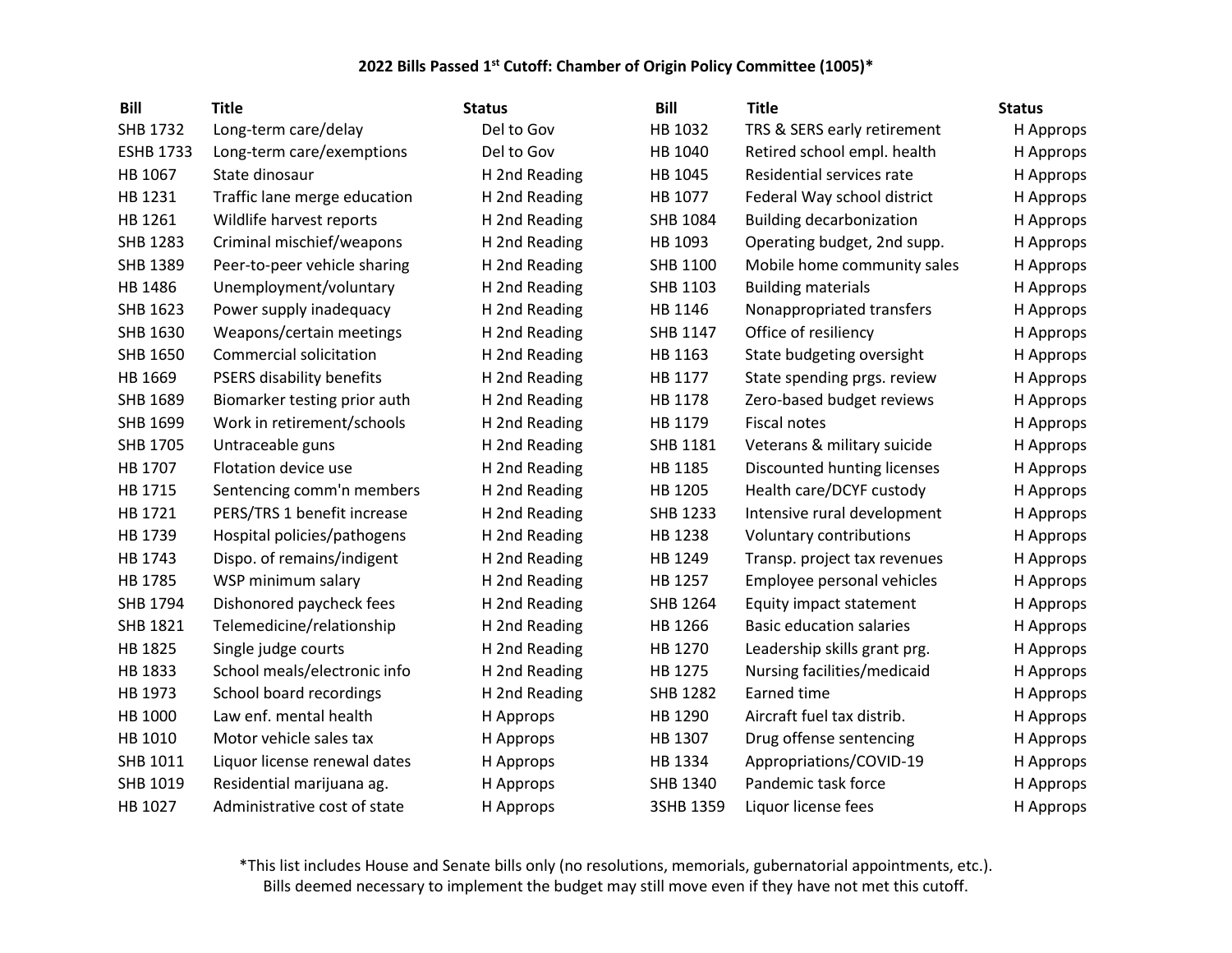| <b>Bill</b>     | <b>Title</b>                     | <b>Status</b> | <b>Bill</b>     | <b>Title</b>                        | <b>Status</b> |
|-----------------|----------------------------------|---------------|-----------------|-------------------------------------|---------------|
| HB 1392         | Mobile crisis intervention       | H Approps     | HB 1603         | Transportation/general fund         | H Approps     |
| SHB 1395        | Equity in farming                | H Approps     | HB 1604         | Motor vehicle sales tax             | H Approps     |
| HB 1404         | Highly capable student prgs.     | H Approps     | HB 1607         | Safe routes to schools prg.         | H Approps     |
| SHB 1406        | Wealth tax                       | H Approps     | HB 1621         | Sex. assault nurse training         | H Approps     |
| HB 1415         | Skill center class size          | H Approps     | SHB 1626        | WDFW electronic licensing           | H Approps     |
| HB 1419         | Certificated staff/factors       | H Approps     | HB 1631         | Food/environmental steward.         | H Approps     |
| SHB 1431        | Fishing & shellfishing/youth     | H Approps     | SHB 1643        | Affordable housing/REET             | H Approps     |
| SHB 1451        | <b>ECEAP</b> entitlement date    | H Approps     | HB 1645         | Assisted living payments            | H Approps     |
| SHB 1456        | Main street prg staffing         | H Approps     | SHB 1653        | Anadromous fish recovery            | H Approps     |
| HB 1466         | Outdoor education                | H Approps     | SHB 1659        | Higher education grants             | H Approps     |
| HB 1467         | Coronavirus/BSA approps          | H Approps     | SHB 1661        | Kelp & eelgrass conservation        | H Approps     |
| SHB 1468        | <b>CTC student mental health</b> | H Approps     | SHB 1663        | Landfill methane emissions          | H Approps     |
| SHB 1494        | Antidisplacement/prop. tax       | H Approps     | SHB 1664        | Schools/support funding             | H Approps     |
| SHB 1499        | Sub. use disorder/health         | H Approps     | SHB 1668        | Marijuana products                  | H Approps     |
| HB 1500         | School district audits           | H Approps     | SHB 1682        | <b>Business emissions reduction</b> | H Approps     |
| HB 1517         | College grant awards             | H Approps     | SHB 1684        | Drinking water fluoridation         | H Approps     |
| <b>SHB 1538</b> | Aviation & aerospace cmte.       | H Approps     | <b>SHB 1688</b> | Out-of-network health care          | H Approps     |
| HB 1565         | PERS/TRS 1 benefit increase      | H Approps     | SHB 1691        | Oil spills/financial resp.          | H Approps     |
| HB 1568         | Unemployment insurance           | H Approps     | SHB 1694        | Chemicals/consumer products         | H Approps     |
| SHB 1571        | Indigenous persons/services      | H Approps     | SHB 1697        | Online services/minors              | H Approps     |
| HB 1578         | State v. Blake decision          | H Approps     | SHB 1710        | Cannabis commission                 | H Approps     |
| HB 1590         | <b>Enrollment stabilization</b>  | H Approps     | SHB 1724        | Supportive housing resources        | H Approps     |
| HB 1591         | Charter schools/local enrich     | H Approps     | SHB 1736        | State student loan program          | H Approps     |
| HB 1592         | Military spouse employment       | H Approps     | SHB 1741        | Health provider contracting         | H Approps     |
| HB 1594         | Long-term care/repeal            | H Approps     | HB 1742         | Long-term care program              | H Approps     |
| HB 1596         | Long-term care/outside WA        | H Approps     | SHB 1746        | Students/COVID-19 pandemic          | H Approps     |
| HB 1597         | Long-term care/hardship          | H Approps     | HB 1748         | Human trafficking/ABD prog.         | H Approps     |
| HB 1598         | Long-term care/death             | H Approps     | SHB 1751        | Hazing prevention                   | H Approps     |
| HB 1599         | Long-term care/new graduates     | H Approps     | SHB 1753        | Climate funding/tribes              | H Approps     |
| HB 1601         | Student homelessness pilot       | H Approps     | HB 1755         | <b>TANF time limit extensions</b>   | H Approps     |
| HB 1602         | Tacoma Narrows project           | H Approps     | <b>SHB 1756</b> | Solitary confinement                | H Approps     |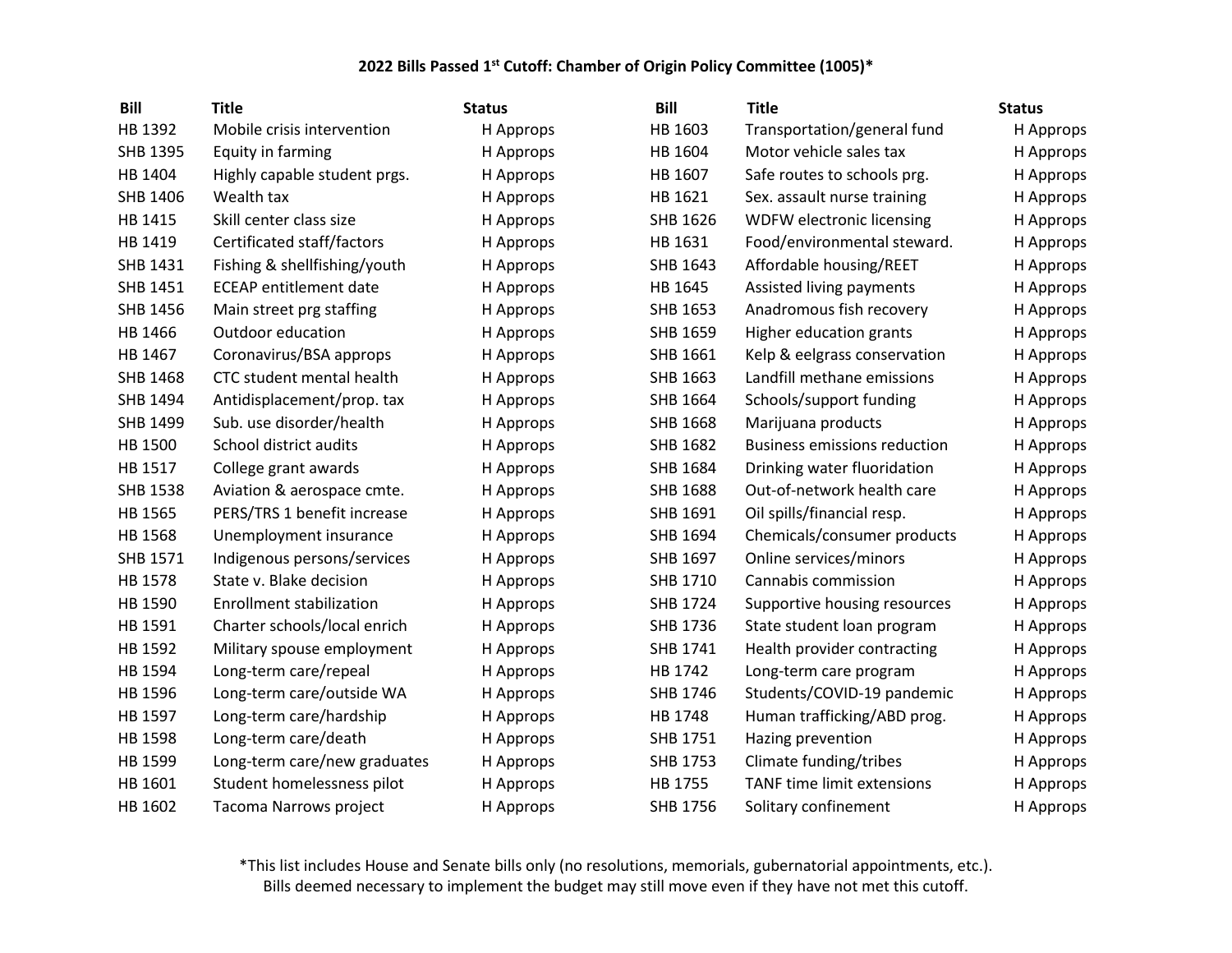| <b>Bill</b>     | <b>Title</b>                 | <b>Status</b> | <b>Bill</b>     | <b>Title</b>                        | <b>Status</b> |
|-----------------|------------------------------|---------------|-----------------|-------------------------------------|---------------|
| HB 1757         | ESDs/PEBB health plans       | H Approps     | SHB 1872        | Care worker center                  | H Approps     |
| SHB 1760        | Dual credit program access   | H Approps     | HB 1875         | <b>Budget stabilization account</b> | H Approps     |
| HB 1762         | Ed. service district funding | H Approps     | HB 1878         | Schools/comm. eligibility           | H Approps     |
| SHB 1764        | Physician bargaining         | H Approps     | HB 1879         | Convention economy grants           | H Approps     |
| HB 1771         | Child care bargaining        | H Approps     | HB 1889         | Health network access               | H Approps     |
| HB 1773         | Assisted outpatient treat.   | H Approps     | SHB 1890        | Children behavioral health          | H Approps     |
| SHB 1782        | Middle housing near transit  | H Approps     | HB 1891         | Rangeland fire pilot                | H Approps     |
| HB 1787         | Law enf. officer funding     | H Approps     | SHB 1896        | Batteries/environment               | H Approps     |
| SHB 1799        | Organic materials management | H Approps     | SHB 1905        | Homelessness/youth discharge        | H Approps     |
| <b>SHB 1800</b> | Behavioral health/minors     | H Approps     | HB 1913         | Long-term care insurance            | H Approps     |
| SHB 1801        | Electronic equipment repair  | H Approps     | SHB 1916        | Crime victims and witnesses         | H Approps     |
| <b>SHB 1803</b> | School director compensation | H Approps     | HB 1928         | Equine industry support             | H Approps     |
| HB 1805         | Opportunity scholarship prog | H Approps     | HB 1943         | Basic ed./caseload forecast         | H Approps     |
| SHB 1806        | Legislature/bargaining       | H Approps     | SHB 1947        | Diaper subsidy/TANF                 | H Approps     |
| SHB 1812        | Energy facility site council | H Approps     | HB 1967         | Nonprofits/property tax             | H Approps     |
| HB 1816         | Operating budget, supp.      | H Approps     | HB 1980         | <b>Concurrent services</b>          | H Approps     |
| <b>SHB 1818</b> | Reentry and rehabilitation   | H Approps     | SHB 1989        | Comm. sexual exploitation           | H Approps     |
| HB 1823         | Climate funding/outdoor rec. | H Approps     | SHB 1992        | Vacation leave accrual              | H Approps     |
| SHB 1827        | Community reinvestment       | H Approps     | SHB 1997        | Productivity board                  | H Approps     |
| <b>SHB 1835</b> | Postsecondary enrollment     | H Approps     | HB 1999         | State expenditure limit             | H Approps     |
| SHB 1840        | Community colleges/diversity | H Approps     | HB 2000         | OSPI basic education funds          | H Approps     |
| SHB 1850        | Data privacy                 | H Approps     | HB 2006         | Fiscal notes/working fam.           | H Approps     |
| <b>SHB 1852</b> | Prescription drug labels     | H Approps     | <b>SHB 2008</b> | Dev. disability programs/IQ         | H Approps     |
| HB 1856         | Voluntary stewardship prog.  | H Approps     | HB 2011         | Skill center funding                | H Approps     |
| HB 1859         | Cannabis analysis labs       | H Approps     | HB 2012         | Long-term care/veterans'            | H Approps     |
| <b>SHB 1860</b> | Behavioral health discharge  | H Approps     | <b>SHB 2020</b> | Sustainable housing/GMA             | H Approps     |
| SHB 1861        | Future fund trust fund       | H Approps     | <b>SHB 2022</b> | Cannabis social equity              | H Approps     |
| HB 1862         | Health care facility fees    | H Approps     | HB 2028         | Narrows bridge/deferred tax         | H Approps     |
| <b>SHB 1865</b> | Certified peer specialists   | H Approps     | <b>SHB 2038</b> | Child welfare services              | H Approps     |
| SHB 1866        | Supportive housing           | H Approps     | <b>SHB 2044</b> | Ransomware protection               | H Approps     |
| <b>SHB 1868</b> | Health care staffing         | H Approps     | <b>SHB 2048</b> | <b>TANF</b> time limit extensions   | H Approps     |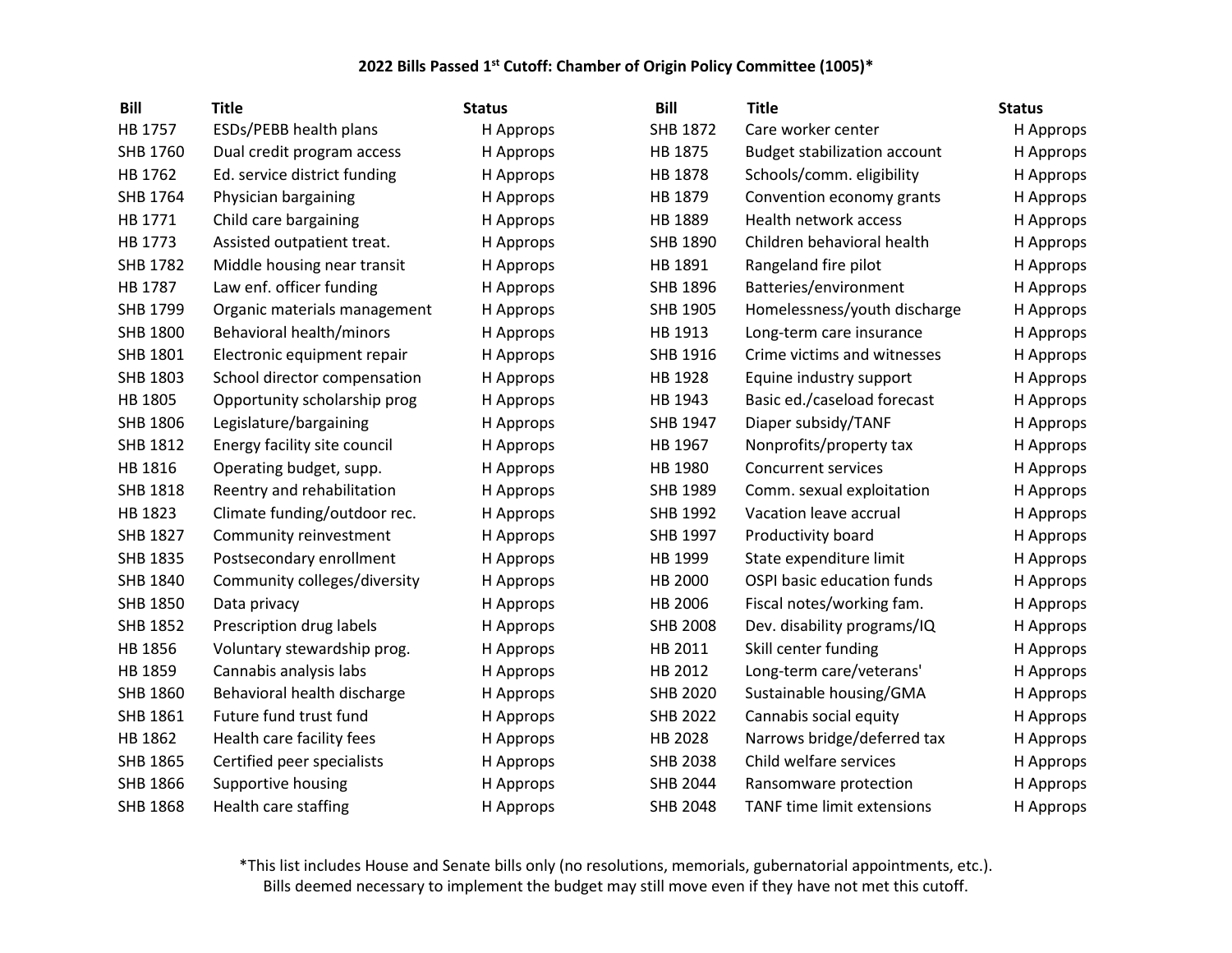| <b>Bill</b>     | <b>Title</b>                     | <b>Status</b>    | <b>Bill</b> | <b>Title</b>                      | <b>Status</b>    |
|-----------------|----------------------------------|------------------|-------------|-----------------------------------|------------------|
| HB 2050         | Parent pay/child detention       | H Approps        | SB 5617     | Main street programs/pop.         | H Comm & Econ De |
| <b>SHB 2068</b> | Imagination library              | H Approps        | SB 5602     | Service providers/financial       | H ConsPro&Bus    |
| <b>SHB 2075</b> | <b>DSHS service requirements</b> | H Approps        | ESB 5202    | School depreciation subfunds      | H Education      |
| <b>SHB 2078</b> | Outdoor learning grant prg.      | H Approps        | SSB 5376    | <b>Education ombuds awareness</b> | H Education      |
| HB 2093         | County timber tax distrib.       | H Approps        | SB 5042     | <b>GMA</b> actions effective date | H Env & Energy   |
| HB 2102         | Farmworkers study & audits       | H Approps        | SB 5312     | Transit-oriented development      | H Env & Energy   |
| SB 5634         | UTC regulatory fees              | H Approps        | HB 1002     | COVID-19 grants/B&O tax           | H Finance        |
| HB 1101         | Unused public buildings          | H Cap Budget     | HB 1012     | B&O tax credit/COVID-19           | H Finance        |
| HB 1154         | <b>Building communities fund</b> | H Cap Budget     | HB 1035     | Rent relief & housing             | H Finance        |
| HB 1226         | School district elections        | H Cap Budget     | HB 1058     | Cultural access programs/tax      | H Finance        |
| HB 1308         | Apprenticeship utilization       | H Cap Budget     | HB 1111     | Investments/B&O tax               | H Finance        |
| HB 1600         | 988 hotline signs                | H Cap Budget     | HB 1112     | Use tax exemptions                | H Finance        |
| SHB 1673        | Public works board/broadband     | H Cap Budget     | HB 1116     | Small winery tax relief           | H Finance        |
| HB 1738         | Housing finance comm'n debt      | H Cap Budget     | SHB 1128    | Housing benefit districts         | H Finance        |
| HB 1740         | Broadband loans & grants         | H Cap Budget     | HB 1175     | Host homes/property tax           | H Finance        |
| HB 1775         | Capital assistance/schools       | H Cap Budget     | HB 1188     | B&O tax payment deferral          | H Finance        |
| HB 1781         | Capital budget, supplemental     | H Cap Budget     | HB 1201     | Found. public health funding      | H Finance        |
| HB 1929         | Fire protection projects         | H Cap Budget     | HB 1235     | School construction taxes         | H Finance        |
| HB 1949         | Higher edu capital projects      | H Cap Budget     | HB 1243     | Local infra. project areas        | H Finance        |
| HB 1958         | Shovel-ready site cert.          | H Cap Budget     | HB 1245     | State estate tax, repealing       | H Finance        |
| HB 2055         | Higher ed. capital grants        | H Cap Budget     | HB 1246     | Rural internet infra./taxes       | H Finance        |
| HB 2073         | State capitol committee          | H Cap Budget     | HB 1247     | Mobile home park/prop. tax        | H Finance        |
| HB 2095         | School seismic safety grants     | H Cap Budget     | HB 1248     | Leased land/property tax ex.      | H Finance        |
| HB 2097         | First-time home buyer def.       | H Cap Budget     | HB 1285     | Fruit & vegetable businesses      | H Finance        |
| HB 2098         | Home rehab. Ioan program         | H Cap Budget     | HB 1299     | Hospitality industry/B&O tax      | H Finance        |
| ESB 5017        | School district procurement      | H Cap Budget     | HB 1303     | Personal information sale         | H Finance        |
| SSB 5127        | Courthouse facility dogs         | H Civil R & Judi | HB 1319     | Washington recovery rebate        | H Finance        |
| E2SSB           | Prejudgment interest             | H Civil R & Judi | HB 1350     | Limited equity coop. housing      | H Finance        |
| 5155            |                                  |                  | HB 1352     | Unclaimed property task frce      | H Finance        |
| SB 5489         | <b>Business entities</b>         | H Civil R & Judi | HB 1358     | State school levies               | H Finance        |
| <b>SSB 5548</b> | Child custody transfers          | H Civil R & Judi | HB 1362     | Property tax revenue growth       | H Finance        |
| SB 5504         | Discover pass free days          | H Comm & Econ De |             |                                   |                  |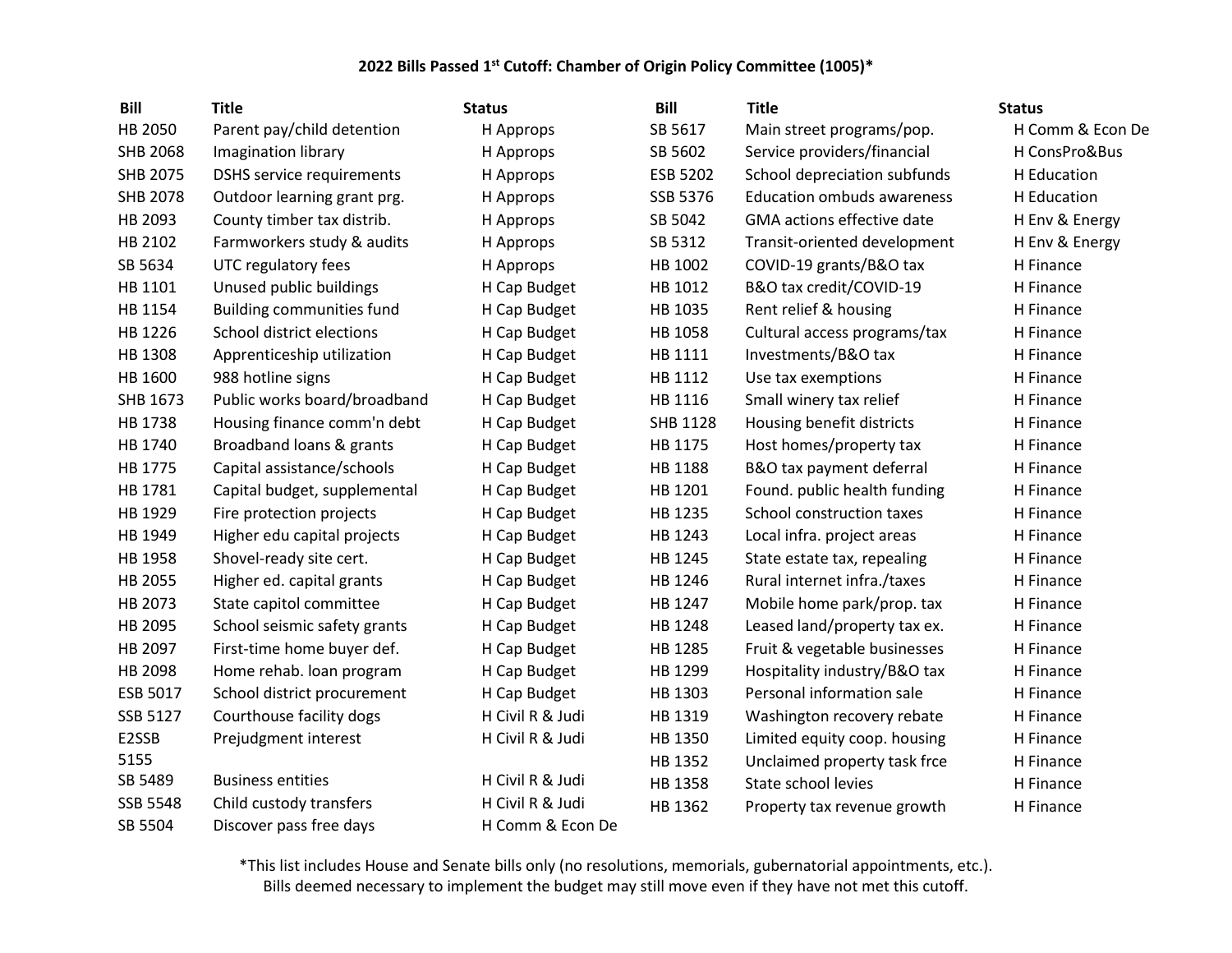| <b>Bill</b> | <b>Title</b>                      | <b>Status</b> | <b>Bill</b>     | <b>Title</b>                  | <b>Status</b> |
|-------------|-----------------------------------|---------------|-----------------|-------------------------------|---------------|
| HB 1371     | State property tax levies         | H Finance     | HB 1683         | Current use classification    | H Finance     |
| HB 1387     | Hog fuel tax exemption            | H Finance     | HB 1702         | <b>Broadband connectivity</b> | H Finance     |
| HB 1409     | Mobile homes/prop. tax ex.        | H Finance     | HB 1734         | Low-proof beverages/tax       | H Finance     |
| HB 1417     | Precious metal bullion            | H Finance     | HB 1792         | Hydrogen                      | H Finance     |
| HB 1459     | Data center tax incentive         | H Finance     | HB 1811         | Fire benefit charges          | H Finance     |
| HB 1465     | Estate tax                        | H Finance     | SHB 1814        | Community solar projects      | H Finance     |
| HB 1470     | Unmanned aircraft/tax prefs.      | H Finance     | HB 1819         | Property tax exemption        | H Finance     |
| HB 1473     | Data centers/tax preference       | H Finance     | HB 1820         | Leadership and security       | H Finance     |
| HB 1479     | Fire apparatus/sales tax          | H Finance     | HB 1846         | Data centers tax preference   | H Finance     |
| HB 1489     | Locally manufactured PPE          | H Finance     | HB 1858         | B&O tax rates                 | H Finance     |
| HB 1496     | High valued assets tax            | H Finance     | HB 1864         | Leadership and security       | H Finance     |
| HB 1519     | Levy shifts/court rulings         | H Finance     | <b>SHB 1880</b> | Housing benefit districts     | H Finance     |
| HB 1520     | COVID-19 pandemic/B&O tax         | H Finance     | HB 1898         | State school levies, reduce   | H Finance     |
| HB 1522     | Engineering services/B&O tax      | H Finance     | HB 1906         | Nonprofit property tax ex.    | H Finance     |
| HB 1526     | Local revenue/homelessness        | H Finance     | HB 1912         | Capital gains tax/repeal      | H Finance     |
| HB 1531     | Public funds interest/B&O         | H Finance     | SHB 1914        | Motion picture program        | H Finance     |
| HB 1533     | Spirits taxes                     | H Finance     | SHB 1918        | Power equipment emissions     | H Finance     |
| HB 1535     | Necessities/sales & use tax       | H Finance     | HB 1921         | Renewable energy/valuation    | H Finance     |
| HB 1537     | Fossil fuel tax preferences       | H Finance     | HB 1933         | Cannabis local gov. tax       | H Finance     |
| HB 1541     | Local revenue/homelessness        | H Finance     | HB 1965         | Support and services levies   | H Finance     |
| HB 1550     | Nicotine addiction                | H Finance     | HB 1966         | Local infra. investment prg   | H Finance     |
| HB 1569     | Green electrolytic hydrogen       | H Finance     | HB 1988         | Clean tech. tax deferrals     | H Finance     |
| HB 1572     | Rental cars/sales tax             | H Finance     | HB 1990         | SR 167 & I-405 tax deferral   | H Finance     |
| HB 1579     | Residential prop valuation        | H Finance     | HB 2015         | Working families' tax credit  | H Finance     |
| HB 1581     | Property tax/language             | H Finance     | HB 2018         | Sales and use tax holiday     | H Finance     |
| HB 1582     | Tax increases/voter approval      | H Finance     | HB 2024         | SR 520 sales tax deferral     | H Finance     |
| HB 1583     | Taxes based on income             | H Finance     | HB 2058         | Parks & rec. leasehold tax    | H Finance     |
| HB 1636     | Gold star families/prop. tax      | H Finance     | HB 2061         | Public improvements/housing   | H Finance     |
| HB 1657     | Commercial truck parking          | H Finance     | HB 2091         | Drug warehousing/B&O tax      | H Finance     |
| HB 1672     | <b>Conservation futures/taxes</b> | H Finance     | HB 2096         | Working families' tax exempt  | H Finance     |
| HB 1676     | Tobacco & vapor products/tax      | H Finance     | HB 2099         | Tax penalties                 | H Finance     |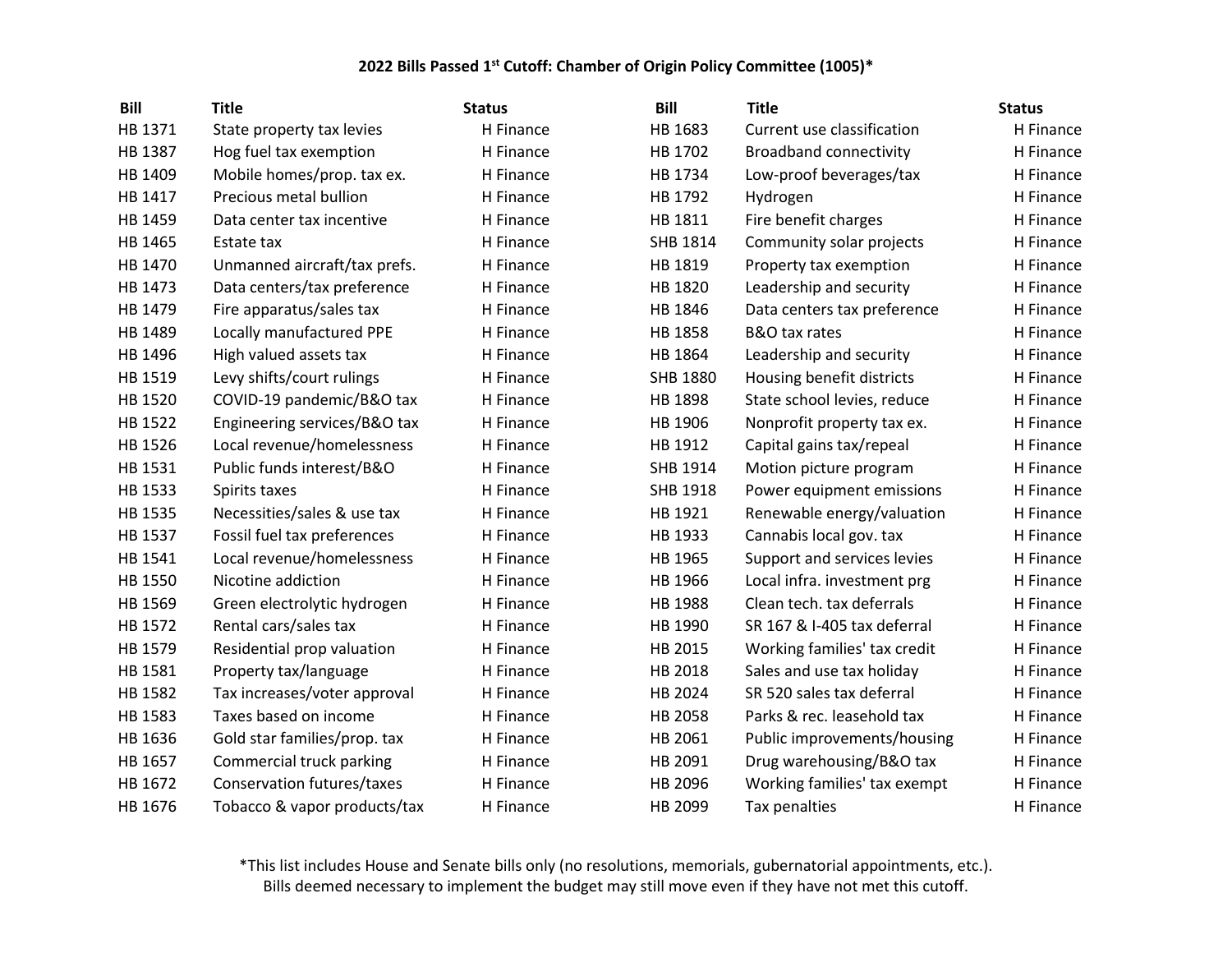| Bill             | <b>Title</b>                 | <b>Status</b>    | <b>Bill</b>      | <b>Title</b>                 | <b>Status</b>   |
|------------------|------------------------------|------------------|------------------|------------------------------|-----------------|
| HB 2104          | Abandoned vehicles/sales tax | H Finance        | HB 1894          | Juvenile diversion/period    | H Passed 3rd    |
| HB 2107          | Consumer data excise tax     | H Finance        | SHB 1957         | Disaster recovery assistance | H Passed 3rd    |
| HB 2108          | Historic auto museums/tax    | H Finance        | EHB 1982         | Property tax penalties       | H Passed 3rd    |
| HB 2111          | Newspapers/B&O tax           | H Finance        | SHB 2019         | Careers in retail            | H Passed 3rd    |
| HB 2114          | Start-up businesses/B&O tax  | H Finance        | SSB 5148         | Election official harassment | H Public Safety |
| <b>ESSB 5004</b> | Medical marijuana tax ex.    | H Finance        | <b>ESSB 5245</b> | Safety of crime victims      | H Public Safety |
| 2ESSB            | Breast implant surgery       | H HC/Wellness    | SSB 5572         | Internet crimes/children     | H Public Safety |
| 5441             |                              |                  | SB 5612          | DV sentencing statements     | H Public Safety |
| SSB 5496         | Health prof. monitoring      | H HC/Wellness    | SB 5552          | <b>WDFW licensing</b>        | H RDev, Ag&NR   |
| SB 5499          | Hemodialysis technicians     | H HC/Wellness    | SB 5624          | Livestock identification     | H RDev, Ag&NR   |
| SB 5508          | Insurance guaranty fund      | H HC/Wellness    | SB 5653          | Pesticide commission name    | H RDev, Ag&NR   |
| SB 5529          | Self-directed care           | H HC/Wellness    | <b>ESHB 1056</b> | Public meetings/emergencies  | H Rules 3C      |
| 2SSB 5241        | Economic inclusion           | H Hous, Human Sv | 2SHB 1076        | Workplace violations/qui tam | H Rules 3C      |
| <b>ESSB 5268</b> | Dev. disability services     | H Hous, Human Sv | 2SHB 1157        | Housing supply               | H Rules 3C      |
| 2ESSB            | Intense rural dev. areas     | H Local Govt     | 2SHB 1173        | State lands development auth | H Rules 3C      |
| 5275             |                              |                  | E2SHB            | Microenterprise home kitchen | H Rules 3C      |
| SB 5514          | County legislative meetings  | H Local Govt     | 1258             |                              |                 |
| SB 5641          | Greenhouses                  | H Local Govt     | HB 1328          | Disease control info./PRA    | H Rules 3C      |
| 2SHB 1210        | Cannabis terminology         | H Passed 3rd     | SHB 1330         | Electric bicycles/sales tax  | H Rules 3C      |
| SHB 1616         | Charity care                 | H Passed 3rd     | <b>ESHB 1515</b> | Security deposit waiver fees | H Rules 3C      |
| SHB 1617         | State and school holidays    | H Passed 3rd     | HB 1051          | Board of regents/faculty     | H Rules C       |
| SHB 1642         | National guard ed. grants    | H Passed 3rd     | 2SHB 1075        | On-demand transp. emissions  | H Rules C       |
| HB 1647          | Building for the arts        | H Passed 3rd     | SHB 1156         | Local elections              | H Rules C       |
| SHB 1649         | WDFW disabilities adv. comm. | H Passed 3rd     | SHB 1169         | Sentencing enhancements      | H Rules C       |
| SHB 1747         | Child relative placements    | H Passed 3rd     | 2SHB 1263        | Rural infrastructure         | H Rules C       |
| EHB 1752         | Deferred compensation/Roth   | H Passed 3rd     | 2SHB 1354        | Suicide review teams         | H Rules C       |
| HB 1765          | Health benefit ex./B&O tax   | H Passed 3rd     | SHB 1366         | In-person instruction        | H Rules C       |
| HB 1780          | Workforce investment board   | H Passed 3rd     | SHB 1380         | Custom farming, etc./tax     | H Rules C       |
| SHB 1789         | Adult family homes/prop. tax | H Passed 3rd     | 2SHB 1460        | Telecommunications access    | H Rules C       |
| HB 1804          | Military service credit      | H Passed 3rd     | HB 1523          | Transp. benefit district tax | H Rules C       |
| HB 1808          | Pupil transportation funding | H Passed 3rd     | SHB 1025         | Local parks funding options  | H Rules R       |
| HB 1834          | Student absences/mental hith | H Passed 3rd     | SHB 1043         | Audiology & speech compact   | H Rules R       |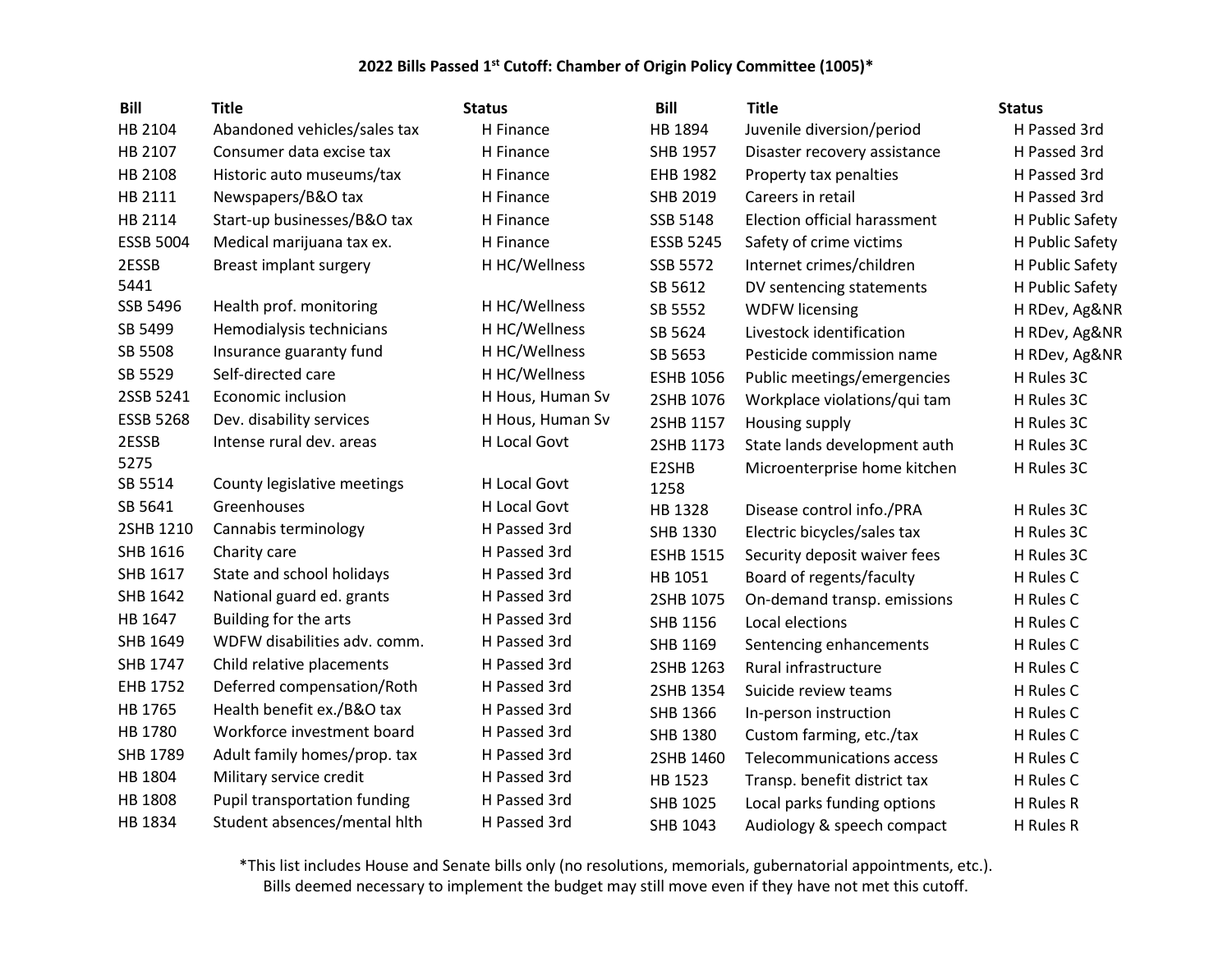| <b>Bill</b>     | <b>Title</b>                  | <b>Status</b> | <b>Bill</b>     | <b>Title</b>                     | <b>Status</b> |
|-----------------|-------------------------------|---------------|-----------------|----------------------------------|---------------|
| SHB 1048        | Criminal mistreatment         | H Rules R     | SHB 1629        | Aerial imaging technology        | H Rules R     |
| SHB 1059        | Fireworks prohibitions        | H Rules R     | SHB 1637        | Mental illness/sentencing        | H Rules R     |
| 2SHB 1126       | Community custody tolling     | H Rules R     | SHB 1638        | Fireworks prohibitions           | H Rules R     |
| 2SHB 1153       | Language access in schools    | H Rules R     | HB 1641         | Custom farming, etc./tax         | H Rules R     |
| 2SHB 1162       | High school graduation        | H Rules R     | SHB 1644        | Pupil transp./electric           | H Rules R     |
| SHB 1203        | Community oversight boards    | H Rules R     | SHB 1652        | Conserv. district elections      | H Rules R     |
| <b>SHB 1224</b> | Spring blade knives           | H Rules R     | SHB 1655        | Safety rest areas                | H Rules R     |
| 2SHB 1241       | Growth management act plans   | H Rules R     | SHB 1660        | Accessory dwelling units         | H Rules R     |
| HB 1255         | Motorcycle steering equip.    | H Rules R     | HB 1666         | Public infra./tax valuation      | H Rules R     |
| SHB 1286        | Psychology compact            | H Rules R     | SHB 1670        | JARRC chair & vice chair         | H Rules R     |
| SHB 1300        | Landlord damage claims        | H Rules R     | HB 1677         | Military/employer tax incen.     | H Rules R     |
| SHB 1304        | Grade-separated transport.    | H Rules R     | SHB 1681        | Conviction record vacation       | H Rules R     |
| HB 1351         | Insurance/credit exceptions   | H Rules R     | SHB 1685        | Cottage food sales cap           | H Rules R     |
| 4SHB 1412       | Legal financial obligations   | H Rules R     | HB 1687         | College bound scholar./GPA       | H Rules R     |
| HB 1413         | Prior juvenile offenses       | H Rules R     | SHB 1701        | <b>LEOFF benefits</b>            | H Rules R     |
| SHB 1421        | Utility service charges       | H Rules R     | SHB 1703        | 911 emergency communications     | H Rules R     |
| SHB 1474        | Unemployment employer viol.   | H Rules R     | HB 1704         | Service contracts                | H Rules R     |
| SHB 1483        | Beverage alcohol/workforce    | H Rules R     | SHB 1709        | Tow truck safety                 | H Rules R     |
| SHB 1497        | Telephone solicitation        | H Rules R     | HB 1711         | Accessory dwelling units         | H Rules R     |
| HB 1539         | Bad debts/tax                 | H Rules R     | HB 1714         | Impact fee deferrals             | H Rules R     |
| <b>SHB 1593</b> | Landlord mitigation/victims   | H Rules R     | SHB 1717        | GMA planning/tribes              | H Rules R     |
| <b>SHB 1595</b> | Bridge jumping signs          | H Rules R     | 2SHB 1723       | <b>Telecommunications access</b> | H Rules R     |
| HB 1611         | Highly capable students       | H Rules R     | SHB 1727        | Odd-numbered year elections      | H Rules R     |
| HB 1612         | Unemployment ins./technical   | H Rules R     | <b>SHB 1728</b> | Insulin work group reauth.       | H Rules R     |
| HB 1613         | Employer reports/private      | H Rules R     | SHB 1729        | Blockchain work group            | H Rules R     |
| SHB 1614        | Online marketplaces           | H Rules R     | HB 1744         | Cancer care collaboratives       | H Rules R     |
| SHB 1619        | Appliance efficiency          | H Rules R     | <b>SHB 1758</b> | Hazing penalty                   | H Rules R     |
| SHB 1620        | <b>Extreme weather events</b> | H Rules R     | SHB 1759        | School websites/drug info.       | H Rules R     |
| SHB 1624        | Motorcycle safety board       | H Rules R     | SHB 1763        | Workers' comp. exam rights       | H Rules R     |
| HB 1625         | Space force reserve members   | H Rules R     | HB 1767         | Targeted electrification         | H Rules R     |
| <b>SHB 1627</b> | Water & sewage system access  | H Rules R     | <b>SHB 1768</b> | Energy conservation projects     | H Rules R     |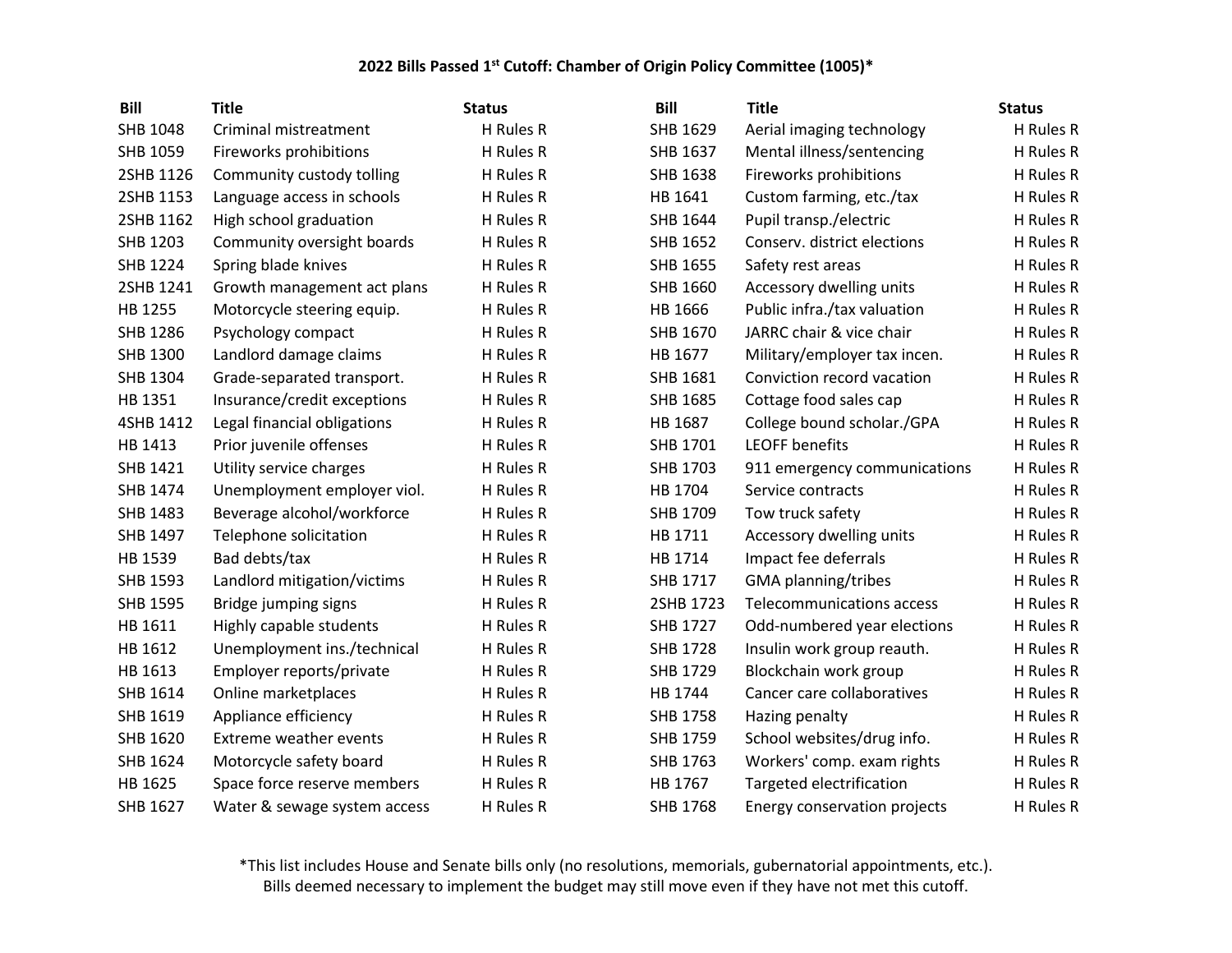| <b>Bill</b>     | <b>Title</b>                 | <b>Status</b> | <b>Bill</b>     | <b>Title</b>                 | <b>Status</b> |
|-----------------|------------------------------|---------------|-----------------|------------------------------|---------------|
| HB 1769         | Community municipal corps    | H Rules R     | SHB 1901        | Civil protection orders      | H Rules R     |
| SHB 1770        | Energy codes                 | H Rules R     | SHB 1902        | Workers' comp reopening      | H Rules R     |
| HB 1776         | High-hazard facility wages   | H Rules R     | SHB 1904        | Tenants/rent & fees          | H Rules R     |
| SHB 1779        | Surgical smoke               | H Rules R     | HB 1907         | Gift equity packaging        | H Rules R     |
| <b>SHB 1788</b> | Vehicular pursuits           | H Rules R     | <b>SHB 1908</b> | Surplus property for housing | H Rules R     |
| SHB 1791        | Prof. educator reprimands    | H Rules R     | HB 1911         | Insurance/plan 2 members     | H Rules R     |
| SHB 1793        | Electric vehicles/HOAs       | H Rules R     | SHB 1919        | Public disclosure            | H Rules R     |
| SHB 1795        | Nondisclosure/illegal acts   | H Rules R     | HB 1920         | Child abuse/res. facilities  | H Rules R     |
| HB 1802         | Disabilities/entity members  | H Rules R     | HB 1924         | Hog fuel tax exemption       | H Rules R     |
| 2SHB 1810       | Electronic products repair   | H Rules R     | HB 1927         | Legislative service leave    | H Rules R     |
| SHB 1813        | Pharmacy choice              | H Rules R     | SHB 1930        | Cosmetologists, etc/licenses | H Rules R     |
| SHB 1817        | Deferred prosecutions        | H Rules R     | HB 1931         | Hydropower license fees      | H Rules R     |
| SHB 1826        | Interfering with emergency   | H Rules R     | HB 1934         | Tribal exchange agreements   | H Rules R     |
| SHB 1830        | Reusable packing materials   | H Rules R     | SHB 1936        | DCYF oversight board members | H Rules R     |
| SHB 1831        | Electric vehicle equipment   | H Rules R     | SHB 1941        | Active shooter drills        | H Rules R     |
| HB 1832         | Code city form of government | H Rules R     | HB 1942         | Paraeducator course of study | H Rules R     |
| HB 1837         | Musculoskeletal injuries     | H Rules R     | SHB 1945        | DCYF-caregiver communication | H Rules R     |
| SHB 1841        | ADU rental/property tax      | H Rules R     | SHB 1950        | Unsafe dental practices      | H Rules R     |
| SHB 1844        | Unlawful branding of person  | H Rules R     | SHB 1951        | Seller disclosure statements | H Rules R     |
| HB 1845         | Body worn camera grants      | H Rules R     | HB 1953         | Sensitive voter information  | H Rules R     |
| HB 1848         | Assisted reproduction fraud  | H Rules R     | SHB 1954        | Tow trucks/transaction fees  | H Rules R     |
| HB 1849         | War on terror monument       | H Rules R     | SHB 1955        | Dependency/education         | H Rules R     |
| HB 1851         | Abortion care                | H Rules R     | SHB 1956        | Incarcerated individuals/PRA | H Rules R     |
| HB 1857         | <b>Technical corrections</b> | H Rules R     | HB 1959         | Managed health rate review   | H Rules R     |
| SHB 1867        | Dual credit program data     | H Rules R     | HB 1964         | Alternative energy decomm.   | H Rules R     |
| SHB 1876        | Ballot measures/impact discl | H Rules R     | SHB 1971        | Smoke control systems        | H Rules R     |
| SHB 1877        | Health prof. expired certs   | H Rules R     | SHB 1972        | Negligent driving penalties  | H Rules R     |
| SHB 1881        | <b>Birth doulas</b>          | H Rules R     | HB 1974         | Education elections/WSSDA    | H Rules R     |
| HB 1888         | Working fam. credit/rates    | H Rules R     | HB 1975         | Management/housing auths     | H Rules R     |
| SHB 1893        | EMTs/public health           | H Rules R     | SHB 1979        | Vehicle insurance appraisals | H Rules R     |
| HB 1899         | DFI data confidentiality     | H Rules R     | <b>SHB 1981</b> | Local government planning    | H Rules R     |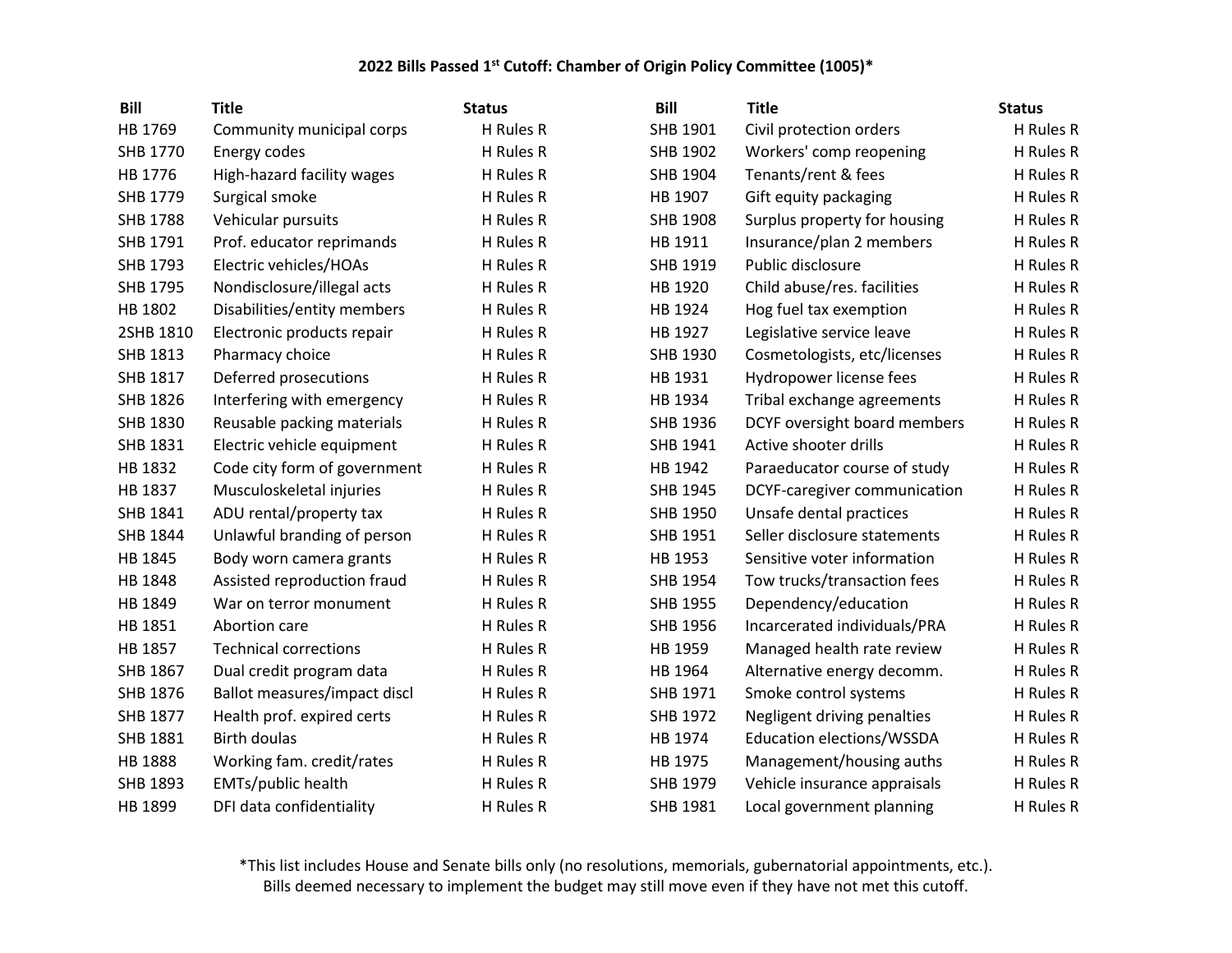| <b>Bill</b>      | <b>Title</b>                 | <b>Status</b>    | <b>Bill</b>      | <b>Title</b>                   | <b>Status</b>    |
|------------------|------------------------------|------------------|------------------|--------------------------------|------------------|
| SHB 1991         | Body worn cameras/PRA        | H Rules R        | HB 1136          | Supp. transportation budget    | H Transportation |
| SHB 1993         | Pesticide advisory board     | H Rules R        | HB 1142          | Auto mall directional signs    | H Transportation |
| SHB 2001         | Tiny houses/GMA              | H Rules R        | HB 1222          | Fuel tax rate posting          | H Transportation |
| HB 2007          | Nurse educator loans         | H Rules R        | HB 1252          | Mt. St. Helens license plate   | H Transportation |
| HB 2010          | Homeless budgets & audits    | H Rules R        | HB 1253          | Working forest license plate   | H Transportation |
| <b>SHB 2025</b>  | Bingo gambling activities    | H Rules R        | HB 1254          | Right shoulder/motorcycles     | H Transportation |
| HB 2033          | Emergency and work zones     | H Rules R        | HB 1284          | Fuel tax rates/border areas    | H Transportation |
| <b>SHB 2034</b>  | Juvenile records             | H Rules R        | HB 1374          | Patches pal license plates     | H Transportation |
| <b>SHB 2037</b>  | Peace officers/use of force  | H Rules R        | <b>ESHB 1418</b> | Rail safety governance/UTC     | H Transportation |
| SHB 2046         | Legislative activity ethics  | H Rules R        | HB 1439          | Military surplus vehicles      | H Transportation |
| SHB 2051         | Agricultural disaster assist | H Rules R        | HB 1503          | Alt. fuel vehicle tax ex.      | H Transportation |
| HB 2052          | Comm. service org. contracts | H Rules R        | HB 1505          | Ambulance services/training    | H Transportation |
| <b>SHB 2057</b>  | State patrol workforce       | H Rules R        | HB 1509          | Wheeled all-terrain vehicles   | H Transportation |
| <b>SHB 2059</b>  | Real estate agents           | H Rules R        | HB 1528          | Commute trip reduction         | H Transportation |
| <b>SHB 2064</b>  | Residential tenant deposits  | H Rules R        | HB 1530          | Wine special license plates    | H Transportation |
| <b>SHB 2066</b>  | Infill development           | H Rules R        | HB 1548          | Hybrid vehicle electric. fee   | H Transportation |
| HB 2080          | Liquor license endorsement   | H Rules R        | HB 1564          | <b>Transportation spending</b> | H Transportation |
| <b>SHB 2082</b>  | Child care access report     | H Rules R        | HB 1605          | Vehicle lane departures        | H Transportation |
| SHB 2105         | Landlord & tenant notices    | H Rules R        | HB 1632          | Tribal license plates          | H Transportation |
| SB 5201          | DNR timber & land sales      | H Rules R        | HB 1706          | Truck drivers/restrooms        | H Transportation |
| SB 5519          | Accountancy/inactive license | H Rules R        | HB 1712          | Muni. airport commissions      | H Transportation |
| SB 5002          | State auditor                | H State Govt & T | HB 1731          | Autonomous vehicle testing     | H Transportation |
| SB 5196          | Special legislative sessions | H State Govt & T | HB 1784          | License plate visibility       | H Transportation |
| ESB 5264         | Americans of Chinese descent | H State Govt & T | HB 1786          | Transportation budget, supp.   | H Transportation |
| 2SSB 5342        | Irrigation dist. elections   | H State Govt & T | HB 1790          | Temporary license plates       | H Transportation |
| <b>ESSB 5490</b> | Interbranch advisory comm.   | H State Govt & T | <b>SHB 1815</b>  | Catalytic converter theft      | H Transportation |
| SB 5506          | JARRC chair & vice chair     | H State Govt & T | HB 1839          | Commercial vehicle parking     | H Transportation |
| ESB 5512         | State nickname               | H State Govt & T | HB 1870          | Wheeled all-terrain vehicles   | H Transportation |
| SB 5787          | Linked deposit program       | H State Govt & T | HB 1915          | Traffic cameras/speed zones    | H Transportation |
| HB 1039          | Bicycle & pedestrian travel  | H Transportation | HB 1969          | Traffic cameras/speed          | H Transportation |
| HB 1106          | Motorcycles on laned roads   | H Transportation | HB 1984          | Vehicle reg. cert. addresses   | H Transportation |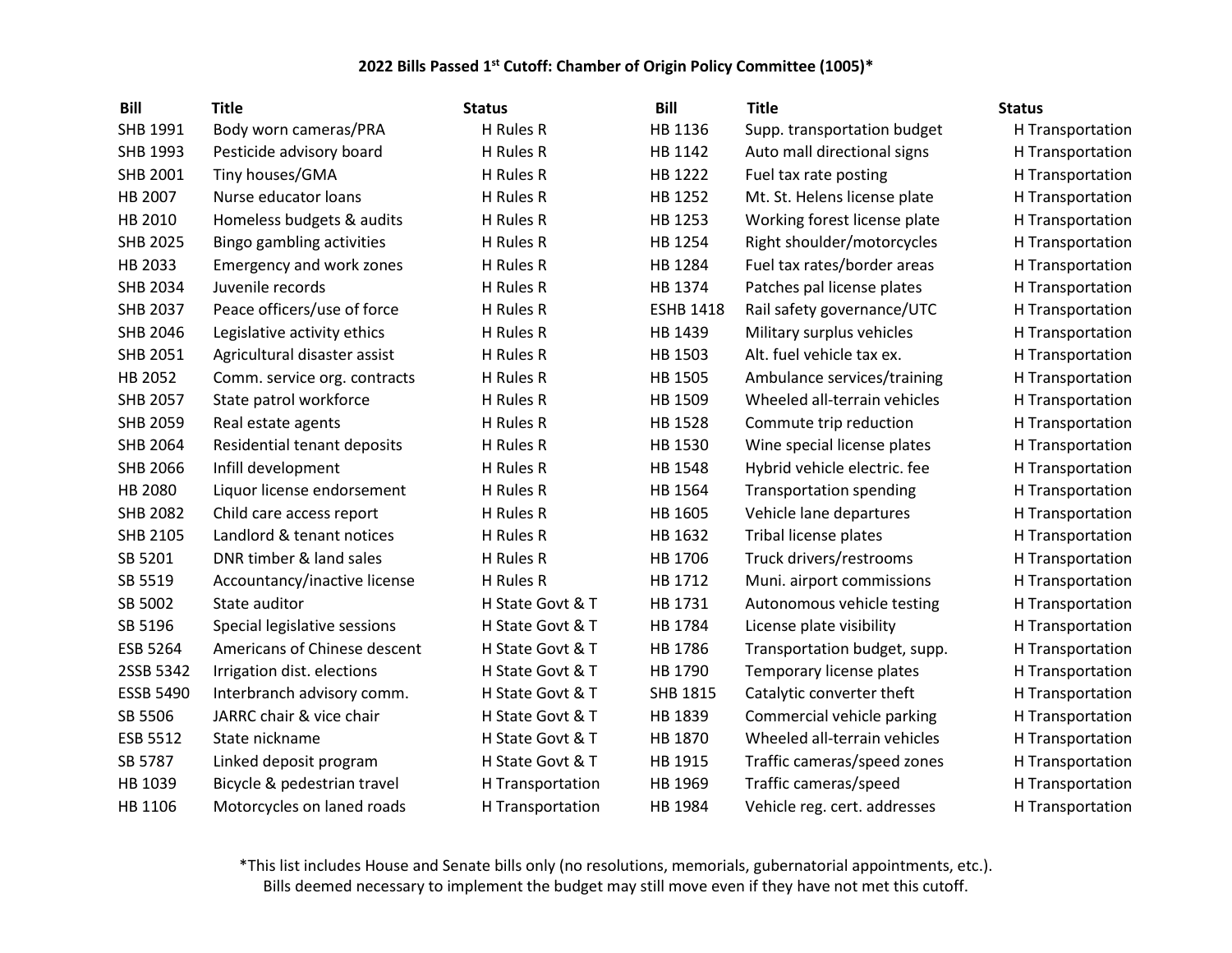| <b>Bill</b> | <b>Title</b>                 | <b>Status</b>    | <b>Bill</b>     | <b>Title</b>                     | <b>Status</b> |
|-------------|------------------------------|------------------|-----------------|----------------------------------|---------------|
| HB 2013     | DOL personal information     | H Transportation | <b>SSB 5553</b> | Early STEM metrics               | S 2nd Reading |
| HB 2026     | Vehicle per mile charge      | H Transportation | <b>SSB 5558</b> | Interstate toll bridges          | S 2nd Reading |
| HB 2062     | RTA additive revenue         | H Transportation | SSB 5564        | Employee assistance programs     | S 2nd Reading |
| HB 2070     | Autonomous vehicles          | H Transportation | SB 5576         | Eviction                         | S 2nd Reading |
| HB 2074     | Off-road vehicles fees       | H Transportation | SB 5582         | Port commission districts        | S 2nd Reading |
| SHB 2076    | Transp. network companies    | H Transportation | SB 5583         | Census data/incarceration        | S 2nd Reading |
| HB 2077     | Human trafficking posters    | H Transportation | SSB 5589        | Primary care spending            | S 2nd Reading |
| HB 2084     | Third WA-OR bridge study     | H Transportation | SSB 5593        | Urban growth area boundaries     | S 2nd Reading |
| HB 2089     | I-405 & SR 167 bond auth.    | H Transportation | SSB 5594        | Bone marrow donation aware.      | S 2nd Reading |
| HB 2100     | Autonomous vehicle testing   | H Transportation | SB 5607         | Homeless census/facilities       | S 2nd Reading |
| SB 5354     | Traffic control/large cities | H Transportation | SB 5609         | Juvenile fingerprinting          | S 2nd Reading |
| SB 5505     | Farmers market prop. tax ex. | S 2nd RdConsCal  | SSB 5610        | Rx drug cost sharing             | S 2nd Reading |
| SB 5509     | Fentanyl testing equipment   | S 2nd RdConsCal  | SSB 5613        | Use of dogs to hunt              | S 2nd Reading |
| SB 5530     | Building for the arts        | S 2nd RdConsCal  | SSB 5620        | Medicaid expenditures            | S 2nd Reading |
| SB 5629     | Disposition of remains       | S 2nd RdConsCal  | SSB 5628        | Cyber harassment                 | S 2nd Reading |
| SSB 5631    | CDLs/human trafficking       | S 2nd RdConsCal  | SSB 5638        | Mental health prof. licenses     | S 2nd Reading |
| SB 5654     | Health benefit ex./B&O tax   | S 2nd RdConsCal  | SB 5657         | Juvenile instit./comp sci.       | S 2nd Reading |
| SB 5725     | LCEDIR/tourism slogan        | S 2nd RdConsCal  | SB 5707         | Traffic safety cameras           | S 2nd Reading |
| SB 5788     | Guardianship of minors       | S 2nd RdConsCal  | SSB 5710        | Toxicology lab contamination     | S 2nd Reading |
| SB 5812     | Farm internships/Benton cnty | S 2nd RdConsCal  | SSB 5728        | Drug forfeiture collections      | S 2nd Reading |
| SSB 5029    | Investment project tax defs. | S 2nd Reading    | SB 5747         | Statewide oil spill plan         | S 2nd Reading |
| SSB 5078    | Firearm safety               | S 2nd Reading    | SB 5748         | <b>PSERS disability benefits</b> | S 2nd Reading |
| SSB 5079    | Mobile home closure notices  | S 2nd Reading    | SSB 5758        | Condominium conversions          | S 2nd Reading |
| SSB 5130    | Personnel files & discipline | S 2nd Reading    | SSB 5761        | Wage and salary information      | S 2nd Reading |
| SSB 5326    | School bus driver benefits   | S 2nd Reading    | SB 5866         | <b>Medicaid LTSS/tribes</b>      | S 2nd Reading |
| SSB 5428    | SEPA/shelters & encampments  | S 2nd Reading    | SB 5868         | Public fac. tax/housing          | S 2nd Reading |
| SB 5491     | Waiver of firearm rights     | S 2nd Reading    | SSB 5873        | Unemployment insurance           | S 2nd Reading |
| SSB 5497    | Board of ed. student members | S 2nd Reading    | SSB 5878        | Arts instruction                 | S 2nd Reading |
| SB 5510     | Transp. benefit district tax | S 2nd Reading    | <b>SSB 5880</b> | Fire sprinkler contractors       | S 2nd Reading |
| SSB 5544    | Blockchain work group        | S 2nd Reading    | SB 5929         | WorkFirst poverty task force     | S 2nd Reading |
| SSB 5546    | Insulin affordability        | S 2nd Reading    | SB 5043         | School employee housing          | S 3rd Reading |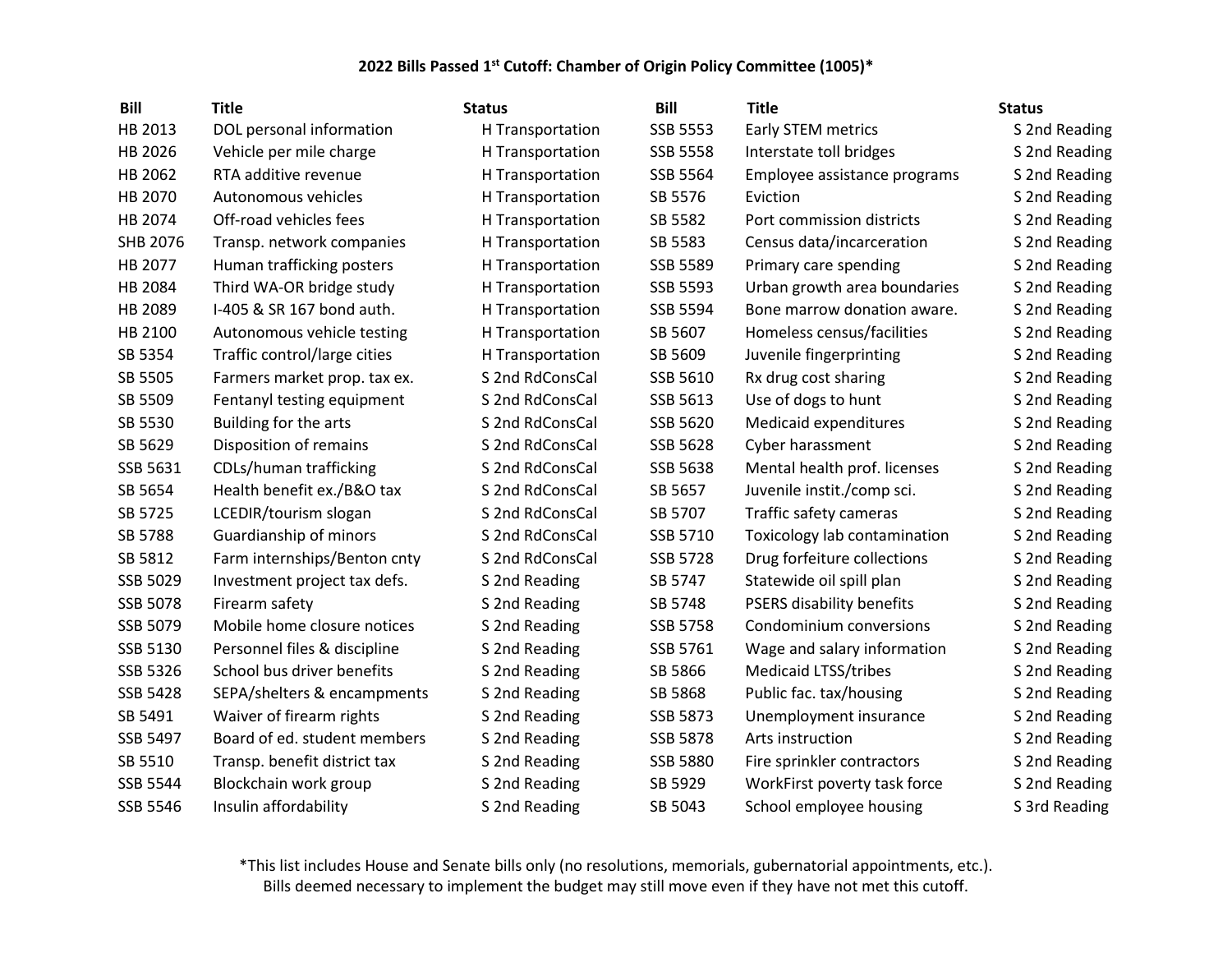| <b>Bill</b>      | <b>Title</b>                 | <b>Status</b>    | <b>Bill</b>      | <b>Title</b>                 | <b>Status</b>    |
|------------------|------------------------------|------------------|------------------|------------------------------|------------------|
| SB 5054          | Impaired driving             | S 3rd Reading    | HB 1183          | Home sharing support grants  | S Housing & Loca |
| SSB 5082         | Productivity board           | S 3rd Reading    | <b>ESHB 1333</b> | Rural public facilities/tax  | S Housing & Loca |
| <b>ESSB 5122</b> | Juvenile court jurisdiction  | S 3rd Reading    | HB 1376          | Registration of land titles  | S Housing & Loca |
| E2SSB            | Public financial cooperative | S 3rd Reading    | HB 1105          | Medical use of cannabis      | S Law & Justice  |
| 5188             |                              |                  | SHB 1615         | Cosmetics tested on animals  | S Law & Justice  |
| SB 5341          | Local sales tax uses         | S 3rd Reading    | HB 1719          | Military equipment/law enf.  | S Law & Justice  |
| HB 1172          | Tribal fishing rights        | S Ag/Water/Natur | SHB 1725         | Missing indigenous persons   | S Law & Justice  |
| HB 1430          | State upland leases          | S Ag/Water/Natur | SHB 1735         | Peace officers/use of force  | S Law & Justice  |
| <b>SHB 1508</b>  | Shellfish sanitary control   | S Ag/Water/Natur | SHB 1961         | Name change fee waivers      | S Law & Justice  |
| HB 1700          | Derelict vessel removal      | S Ag/Water/Natur | E2SSB            | Total confinement release    | S Passed 3rd     |
| E2SHB            | Equitable access to credit   | S Business, Fina | 5036             |                              |                  |
| 1015             |                              |                  | SSB 5181         | Low-income school districts  | S Passed 3rd     |
| EHB 1165         | Credit union act             | S Business, Fina | SB 5498          | Posthumous H.S. diplomas     | S Passed 3rd     |
| HB 1648          | Accountancy/inactive license | S Business, Fina | SB 5518          | OT licensure compact         | S Passed 3rd     |
| HB 1798          | LCEDIR/tourism slogan        | S Business, Fina | SB 5560          | Redistricting plans          | S Passed 3rd     |
| HB 1874          | Prof. licensure/convictions  | S Business, Fina | SB 5565          | Fire district treasurers     | S Passed 3rd     |
| HB 1280          | Greenhouse gas/facilities    | S Environment, E | SB 5615          | State sport                  | S Passed 3rd     |
| HB 1978          | Shoreline master programs    | S Environment, E | SB 5676          | PERS/TRS 1 benefit increase  | S Passed 3rd     |
| SHB 1052         | Group insurance contracts    | S Health & Long  | SB 5694          | DOC-tribal agreements        | S Passed 3rd     |
| SHB 1074         | Fatality reviews             | S Health & Long  | SSB 5749         | Rent payments                | S Passed 3rd     |
| SHB 1124         | Nurse delegation/glucose     | S Health & Long  | SSB 5753         | Board & commission sizes     | S Passed 3rd     |
| <b>ESHB 1141</b> | Death w/ dignity act access  | S Health & Long  | SSB 5756         | Semiquincentennial committee | S Passed 3rd     |
| SHB 1646         | Dementia action collab.      | S Health & Long  | SB 5763          | Minimum wage/disabilities    | S Passed 3rd     |
| HB 1651          | Postpartum contraception     | S Health & Long  | SSB 5810         | Legal service plans          | S Passed 3rd     |
| SHB 1675         | Dialysate & dialysis devices | S Health & Long  | SSB 5089         | Peace officer hiring & cert. | S Rules 2        |
| <b>SHB 1708</b>  | Audio-only telemed fac fees  | S Health & Long  | SSB 5098         | Public records exemptions    | S Rules 2        |
| HB 1761          | Opioid reversal by ED nurses | S Health & Long  | SSB 5129         | Vapor & tobacco/minors       | S Rules 2        |
| HB 1622          | Sex. assault nurse education | S Higher Ed & Wo | SSB 5137         | Workers' comp COL adjustment | S Rules 2        |
| E2SHB            | Comprehensive planning       | S Housing & Loca | SSB 5170         | Employment after public serv | S Rules 2        |
| 1099             |                              |                  | SSB 5182         | Advisory votes               | S Rules 2        |
| E2SHB            | Comp. planning/salmon        | S Housing & Loca | SSB 5329         | Aircraft fuel tax distrib.   | S Rules 2        |
| 1117             |                              |                  | SSB 5340         | School board director qualif | S Rules 2        |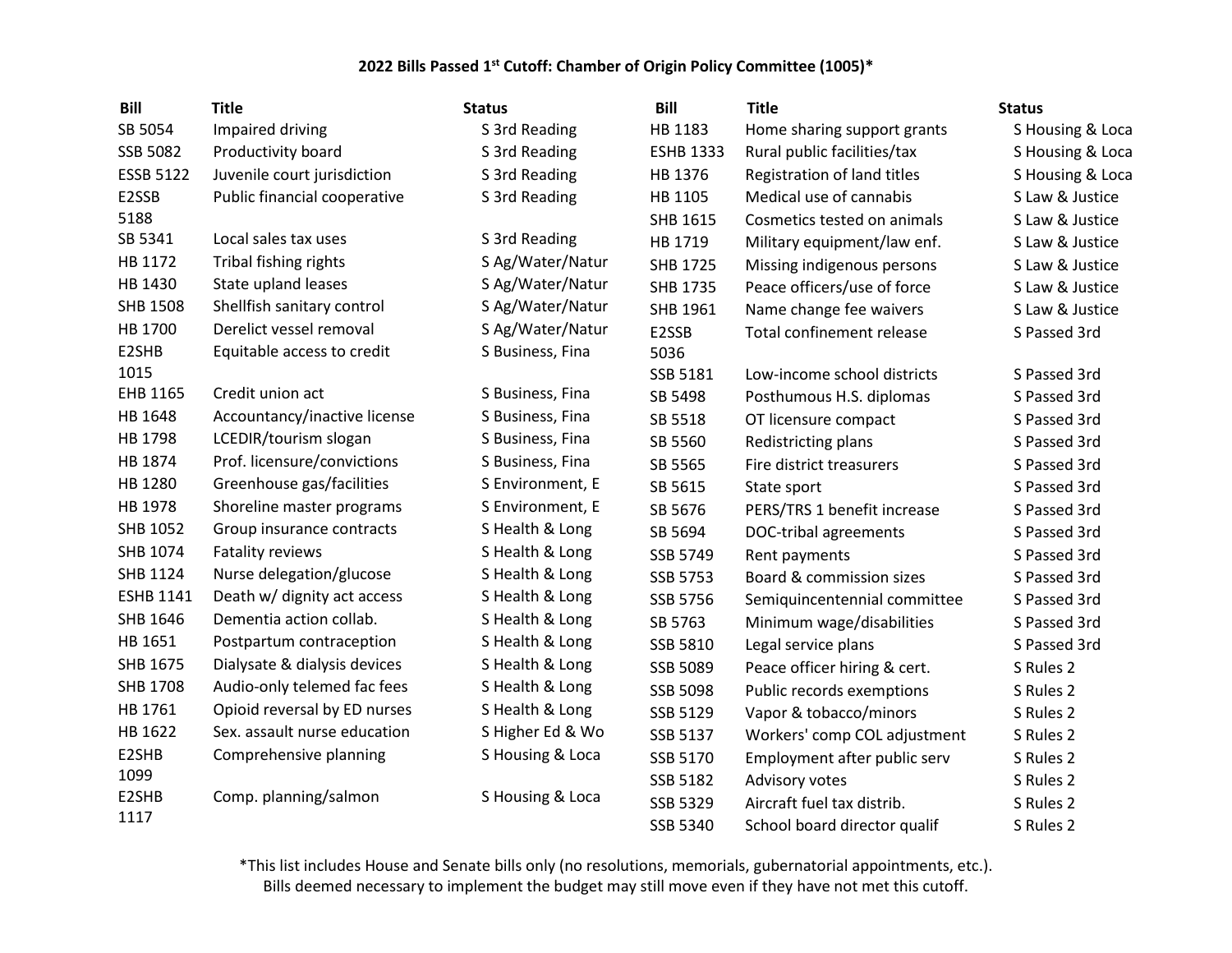| <b>Bill</b> | <b>Title</b>                        | <b>Status</b> | <b>Bill</b>     | <b>Title</b>                     | <b>Status</b> |
|-------------|-------------------------------------|---------------|-----------------|----------------------------------|---------------|
| SSB 5348    | Assisted reproduction               | S Rules 2     | SB 5715         | Definition of broadband          | S Rules 2     |
| SSB 5375    | Low-income housing assist.          | S Rules 2     | SSB 5729        | Hearing deadlines/good cause     | S Rules 2     |
| SSB 5380    | Building permit approval            | S Rules 2     | SSB 5730        | Child victim confidentiality     | S Rules 2     |
| SSB 5411    | Northern spotted owl forests        | S Rules 2     | SSB 5762        | Purple star award                | S Rules 2     |
| SB 5481     | <b>Transportation funding bonds</b> | S Rules 2     | SSB 5765        | Midwifery                        | S Rules 2     |
| SSB 5482    | Additive trans funding              | S Rules 2     | SB 5781         | Organized retail theft           | S Rules 2     |
| SSB 5483    | Transportation revenue              | S Rules 2     | SSB 5783        | Underground economy              | S Rules 2     |
| SB 5520     | Harassment & discrim. NDAs          | S Rules 2     | SSB 5784        | Workers' comp/attending prov     | S Rules 2     |
| SSB 5526    | Battery manuf. materials            | S Rules 2     | SSB 5791        | <b>LEOFF benefits</b>            | S Rules 2     |
| SSB 5527    | Insurance sublimits                 | S Rules 2     | SB 5800         | Tax and revenue laws             | S Rules 2     |
| SSB 5531    | Uniform unclaimed property          | S Rules 2     | SB 5801         | Industrial insurance appeals     | S Rules 2     |
| SSB 5542    | Optometry                           | S Rules 2     | SB 5817         | Synthetic media in campaigns     | S Rules 2     |
| SB 5545     | Survivor benefits                   | S Rules 2     | SSB 5818        | Housing/SEPA & GMA               | S Rules 2     |
| SSB 5555    | Safety telecommunicators            | S Rules 2     | SB 5823         | Local infra. project areas       | S Rules 2     |
| SB 5561     | Firearm rights restoration          | S Rules 2     | SB 5825         | Rental & vacant property reg     | S Rules 2     |
| SSB 5568    | Open weapon carry/local laws        | S Rules 2     | SSB 5826        | Warm water game fish             | S Rules 2     |
| SSB 5580    | Public works board/broadband        | S Rules 2     | <b>SSB 5835</b> | Workers' comp marriage study     | S Rules 2     |
| SB 5585     | Domestic wastewater fees            | S Rules 2     | SSB 5839        | Interfering with emergency       | S Rules 2     |
| SSB 5590    | Marine resources ad. council        | S Rules 2     | SSB 5843        | <b>False election statements</b> | S Rules 2     |
| SB 5596     | Health info. disclosure             | S Rules 2     | SB 5844         | Higher ed. work/bidding          | S Rules 2     |
| SSB 5599    | Journey level electricians          | S Rules 2     | SSB 5848        | Music therapists                 | S Rules 2     |
| SB 5604     | Contractor licensing refs           | S Rules 2     | SB 5854         | Faculty duties/ethics            | S Rules 2     |
| SB 5614     | National guard ed. grants           | S Rules 2     | SB 5855         | Campaign funds/child care        | S Rules 2     |
| SSB 5637    | Forest practices fees               | S Rules 2     | SSB 5856        | Firearm transfers to museums     | S Rules 2     |
| SSB 5650    | Elections law violation info        | S Rules 2     | SSB 5860        | Water policy & aquifer level     | S Rules 2     |
| SSB 5652    | <b>LEOFF benefits</b>               | S Rules 2     | SSB 5862        | Commercial energy program        | S Rules 2     |
| SB 5667     | COVID-19 vaccination docs.          | S Rules 2     | SSB 5869        | Traffic cameras/image use        | S Rules 2     |
| SSB 5673    | Bridge jumping signs                | S Rules 2     | SB 5875         | Driver license employees         | S Rules 2     |
| SSB 5690    | Firearms at capitol/events          | S Rules 2     | <b>SSB 5882</b> | Riparian stock watering          | S Rules 2     |
| SSB 5691    | <b>Prosecutorial filing</b>         | S Rules 2     | SSB 5883        | Homeless youth/health care       | S Rules 2     |
| SSB 5712    | Local taxing districts              | S Rules 2     | SSB 5890        | Radiological waste workers       | S Rules 2     |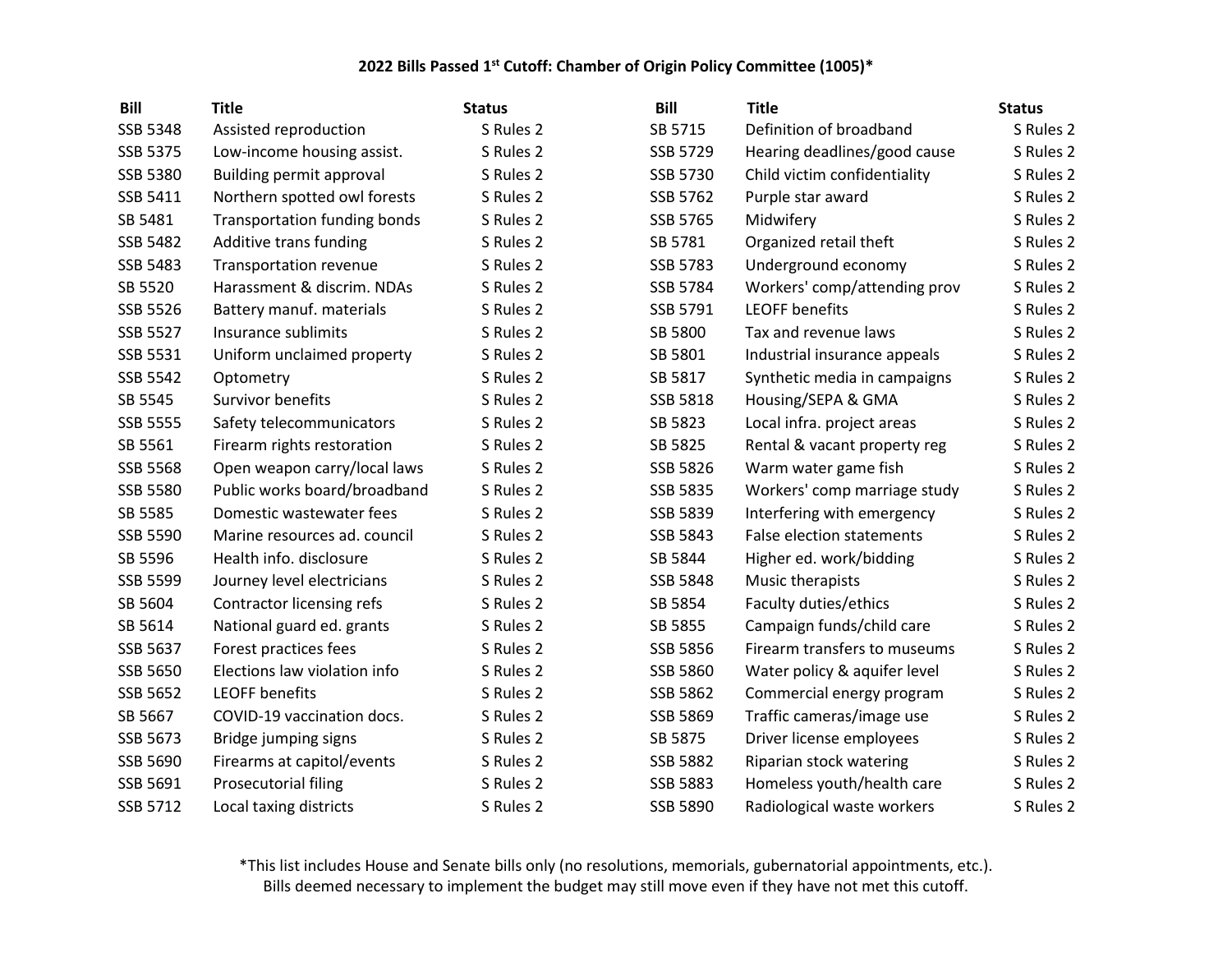| <b>Bill</b>      | <b>Title</b>                    | <b>Status</b>    | <b>Bill</b>     | <b>Title</b>                 | <b>Status</b>    |
|------------------|---------------------------------|------------------|-----------------|------------------------------|------------------|
| SSB 5891         | Warehouse dist. centers         | S Rules 2        | <b>SSB 5085</b> | Alt. fuel vehicles fees      | S Transportation |
| SB 5895          | Remedial action grants          | S Rules 2        | SB 5154         | Port districts/trucks        | S Transportation |
| SSB 5900         | Provisional paramedics, EMTs    | S Rules 2        | SB 5166         | Supp. transportation budget  | S Transportation |
| SB 5909          | Gubernatorial emerg. powers     | S Rules 2        | SB 5167         | Credit card costs recovery   | S Transportation |
| SB 5918          | Board of regents/faculty        | S Rules 2        | SB 5270         | DOL issued documents         | S Transportation |
| SSB 5919         | Law enf. detention              | S Rules 2        | SB 5308         | Hybrid vehicle fees          | S Transportation |
| SSB 5920         | Parenting plans                 | S Rules 2        | SSB 5332        | Off-road and wheeled ATVs    | S Transportation |
| SSB 5923         | Temporary emergency shelters    | S Rules 2        | SSB 5406        | Tow truck operator comp.     | S Transportation |
| SB 5927          | Retail cannabis outlets         | S Rules 2        | SB 5435         | Parking spaces/disability    | S Transportation |
| SB 5931          | Judges pro tempore/COA          | S Rules 2        | SB 5457         | <b>Transportation demand</b> | S Transportation |
| SB 5940          | Liquor license endorsement      | S Rules 2        | SB 5465         | Road maintenance/planning    | S Transportation |
| SSB 5942         | Uniform college athlete act     | S Rules 2        | SB 5485         | <b>Traffic stops</b>         | S Transportation |
| SSB 5946         | LIBOR discontinuance            | S Rules 2        | SB 5488         | Tacoma Narrows project       | S Transportation |
| SSB 5947         | Property exempt from exec.      | S Rules 2        | SB 5528         | RTA additive revenue         | S Transportation |
| SSB 5951         | Agricultural hemp products      | S Rules 2        | SB 5603         | SR 2 corridor study          | S Transportation |
| SB 5972          | Wildlife conflict resolution    | S Rules 2        | SSB 5616        | Accounts                     | S Transportation |
| 2SSB 5045        | Meat & poultry inspection       | S Rules 3        | SB 5622         | Motorcycles on laned roads   | S Transportation |
| 2SSB 5062        | Data                            | S Rules 3        | SB 5635         | Tow truck safety             | S Transportation |
| 2SSB 5065        | Railroad workers                | S Rules 3        | SSB 5636        | Automatic voter registration | S Transportation |
| SSB 5210         | Comp. restoration orders        | S Rules 3        | SB 5687         | Traffic safety               | S Transportation |
| SSB 5262         | Data center tax incentive       | S Rules 3        | SB 5689         | Transportation budget, supp. | S Transportation |
| SB 5291          | Defense compatibility report    | S Rules 3        | SB 5724         | Organ transport vehicles     | S Transportation |
| E2SSB            | State resources/remote work     | S Rules 3        | SB 5726         | Military service credit      | S Transportation |
| 5395             |                                 |                  | SB 5738         | Vehicle licensing options    | S Transportation |
| <b>ESHB 1041</b> | Sunshine committee/juveniles    | S State Govt & E | SB 5739         | Large debris litter          | S Transportation |
| HB 1122          | State guard retirement age      | S State Govt & E | SB 5741         | Patches pal license plates   | S Transportation |
| <b>ESHB 1329</b> | <b>Public meetings</b>          | S State Govt & E | SB 5750         | WA state leadership board    | S Transportation |
| <b>ESHB 1357</b> | Voters' pamphlets overseas      | S State Govt & E | SB 5778         | Vehicle inspection backlog   | S Transportation |
| EHB 1453         | Voters' pamphlets               | S State Govt & E | SB 5815         | Identicards                  | S Transportation |
| <b>ESHB 1518</b> | Paper products/environment      | S State Govt & E | SB 5828         | Autonomous vehicles          | S Transportation |
| <b>ESHB 1716</b> | <b>Ballot casting locations</b> | S State Govt & E | SB 5853         | DOT property leasing         | S Transportation |
| SB 5028          | Vehicle taxes & fees            | S Transportation |                 |                              |                  |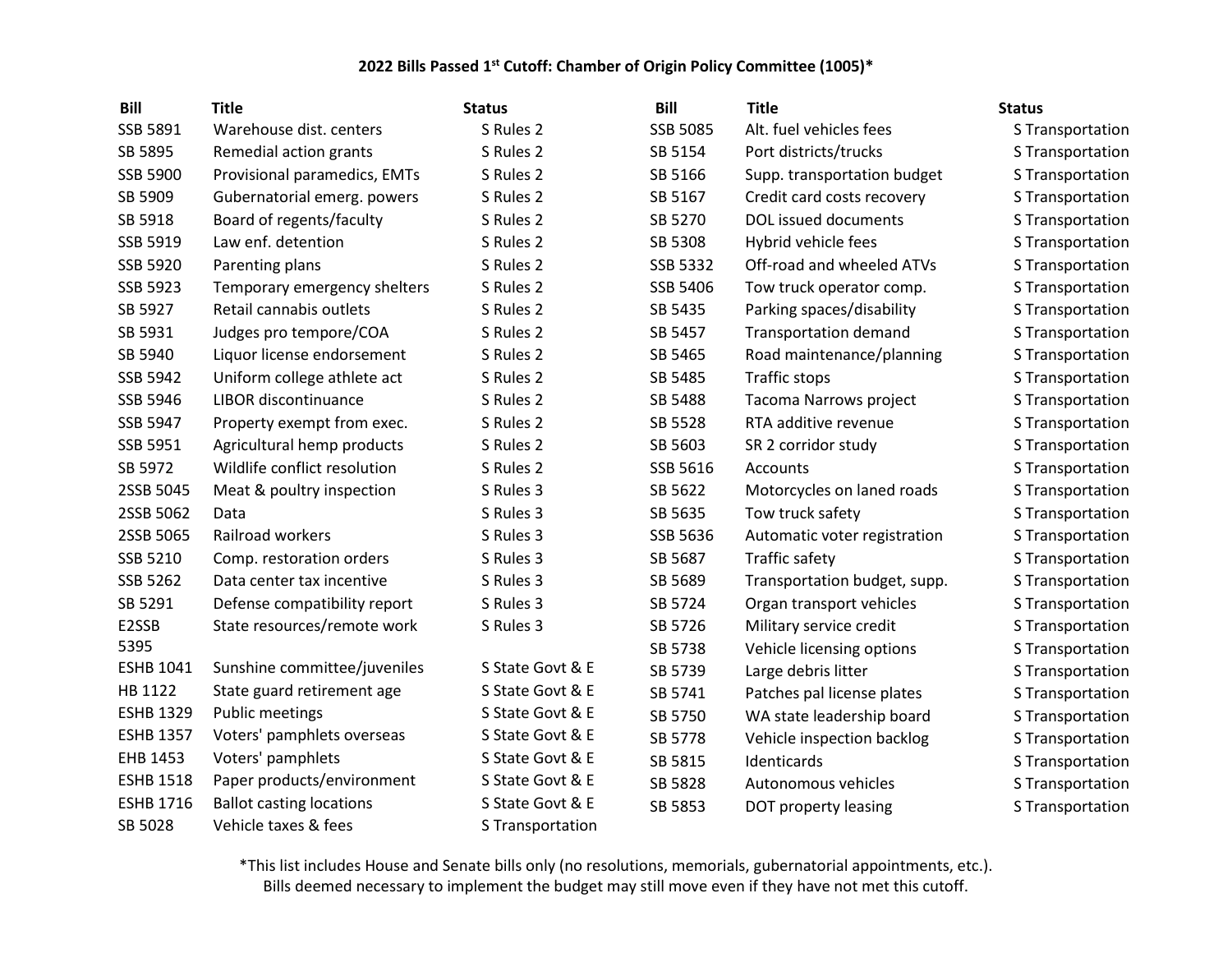| Bill     | <b>Title</b>                        | <b>Status</b>    | <b>Bill</b> | <b>Title</b>                 | <b>Status</b>  |
|----------|-------------------------------------|------------------|-------------|------------------------------|----------------|
| SB 5863  | RTA vehicle removal                 | S Transportation | SB 5239     | Hog fuel sales tax exemption | S Ways & Means |
| SB 5897  | Fuel tax suspension                 | S Transportation | SB 5246     | Medicaid primary care reimb. | S Ways & Means |
| SB 5898  | Vehicle fees/state bonds            | S Transportation | SB 5248     | Jail standards task force    | S Ways & Means |
| SB 5899  | SR 520 sales tax deferral           | S Transportation | SSB 5252    | School consultation/tribes   | S Ways & Means |
| SB 5903  | Drive-up services/multimodal        | S Transportation | SB 5255     | Dissolution/doc. language    | S Ways & Means |
| SB 5907  | Roadside safety                     | S Transportation | SSB 5269    | Increased building capacity  | S Ways & Means |
| SB 5908  | Clean car authority                 | S Transportation | SB 5282     | Property value/emergency     | S Ways & Means |
| SB 5930  | Tribal exchange agreements          | S Transportation | SB 5289     | Senior citizens/prop. taxes  | S Ways & Means |
| SB 5934  | Third WA-OR bridge study            | S Transportation | SB 5290     | Property tax exem./income    | S Ways & Means |
| SB 5955  | Railroad grade crossings            | S Transportation | SSB 5302    | PPE vendor database          | S Ways & Means |
| SB 5970  | Vehicle taxes & fees                | S Transportation | SB 5305     | Senior property tax/medicare | S Ways & Means |
| SB 5006  | Local parks funding options         | S Ways & Means   | SB 5309     | Diapers/sales & use tax      | S Ways & Means |
| SSB 5012 | Affordable housing funding          | S Ways & Means   | SSB 5311    | Skilled nursing/medicaid     | S Ways & Means |
| SSB 5020 | Rx drug price increases             | S Ways & Means   | SB 5316     | State financial management   | S Ways & Means |
| SB 5023  | Child care/unemployment             | S Ways & Means   | SB 5323     | Wages & salaries             | S Ways & Means |
| SSB 5033 | Accessory dwelling units/tax        | S Ways & Means   | SB 5324     | Mobility equipment/sales tax | S Ways & Means |
| SB 5091  | Operating budget, 2nd supp.         | S Ways & Means   | SB 5336     | LEOFF disability boards      | S Ways & Means |
| SSB 5102 | Workers' comp medical exam          | S Ways & Means   | SB 5343     | Medicaid appropriations      | S Ways & Means |
| SSB 5105 | Office of equity task force         | S Ways & Means   | SB 5344     | Federal funding/COVID-19     | S Ways & Means |
| SSB 5116 | Procurement/automated system        | S Ways & Means   | SSB 5358    | Hard-to-place job seekers    | S Ways & Means |
| SSB 5117 | Rental voucher/incarceration        | S Ways & Means   | SB 5359     | Motor vehicle sales tax      | S Ways & Means |
| SSB 5136 | Child care license fees             | S Ways & Means   | SB 5364     | Equine industry support      | S Ways & Means |
| SSB 5149 | Found. public health funding        | S Ways & Means   | SB 5369     | Retirement contrib. refunds  | S Ways & Means |
| SB 5150  | Residential services rate           | S Ways & Means   | SB 5386     | School district elections    | S Ways & Means |
| SB 5156  | <b>Budget stabilization approps</b> | S Ways & Means   | SB 5389     | Computer science teaching    | S Ways & Means |
| SB 5162  | Unanticipated revenue               | S Ways & Means   | SSB 5390    | Housing supply               | S Ways & Means |
| SB 5171  | Unemployment insurance              | S Ways & Means   | SB 5391     | Property tax exempt./income  | S Ways & Means |
| SSB 5189 | American dream homes                | S Ways & Means   | SB 5398     | Small businesses/excise tax  | S Ways & Means |
| SB 5215  | College grant award maximum         | S Ways & Means   | SB 5402     | Property tax deferral/COVID  | S Ways & Means |
| SB 5216  | Tax preferences                     | S Ways & Means   | SSB 5404    | Pinnipeds & orcas            | S Ways & Means |
| SB 5223  | Motor vehicles sales tax use        | S Ways & Means   | SSB 5421    | Salmon fisheries disputes    | S Ways & Means |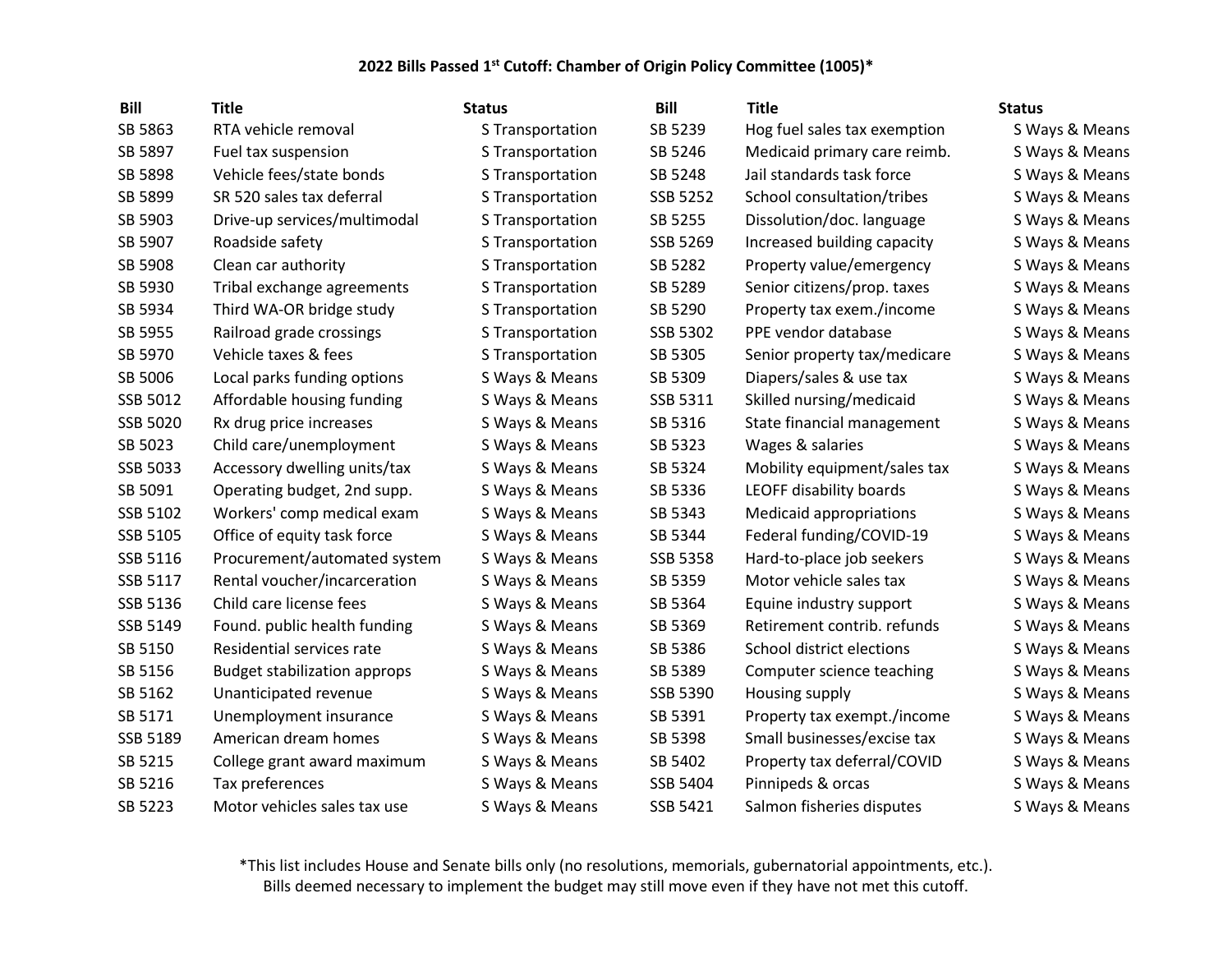| <b>Bill</b>     | <b>Title</b>                    | <b>Status</b>  | <b>Bill</b>     | <b>Title</b>                 | <b>Status</b>  |
|-----------------|---------------------------------|----------------|-----------------|------------------------------|----------------|
| SB 5422         | Excise tax/aerospace, etc.      | S Ways & Means | SSB 5592        | Cost of supervision          | S Ways & Means |
| SB 5426         | Wealth tax                      | S Ways & Means | <b>SSB 5595</b> | Schools/support funding      | S Ways & Means |
| SB 5449         | Motor vehicle sales tax         | S Ways & Means | SSB 5597        | Voting rights                | S Ways & Means |
| SB 5451         | Operating budget                | S Ways & Means | SB 5598         | Derelict vessel removal      | S Ways & Means |
| SB 5453         | Retirement plans 1 & 2          | S Ways & Means | SSB 5600        | Apprenticeship programs      | S Ways & Means |
| SB 5459         | Credit card processing/B&O      | S Ways & Means | SSB 5606        | A/C in adult family homes    | S Ways & Means |
| SB 5461         | Forest health activities        | S Ways & Means | SSB 5619        | Kelp & eelgrass conservation | S Ways & Means |
| SB 5463         | Residential prop valuation      | S Ways & Means | SSB 5626        | Water system plans/climate   | S Ways & Means |
| SB 5466         | Sales tax/transp. projects      | S Ways & Means | SSB 5642        | Affordable housing/REET      | S Ways & Means |
| SB 5467         | Highway projects/tax exempt.    | S Ways & Means | SSB 5643        | Youth development programs   | S Ways & Means |
| SB 5487         | School consolid. incentives     | S Ways & Means | SSB 5644        | Behavioral health coresponse | S Ways & Means |
| SSB 5495        | Catalytic converters            | S Ways & Means | SSB 5649        | Family and medical leave     | S Ways & Means |
| SSB 5515        | Hospitality employment/B&O      | S Ways & Means | SB 5651         | Capital budget, supplemental | S Ways & Means |
| SSB 5532        | Rx drug affordability board     | S Ways & Means | SSB 5655        | Invol. treatment refusals    | S Ways & Means |
| SB 5534         | Verifiable credentials          | S Ways & Means | SSB 5662        | Right-of-way camping/housing | S Ways & Means |
| SSB 5535        | Juvenile rehab./parent costs    | S Ways & Means | SSB 5663        | State v. Blake procedures    | S Ways & Means |
| SSB 5537        | Compulsory school attendance    | S Ways & Means | SSB 5664        | Forensic competency programs | S Ways & Means |
| SB 5539         | Ed. service district funding    | S Ways & Means | SSB 5670        | Middle housing near transit  | S Ways & Means |
| SSB 5543        | Landscaping equipment           | S Ways & Means | SSB 5678        | Energy project orders        | S Ways & Means |
| SB 5562         | ESD employee health care        | S Ways & Means | SSB 5692        | Corrections programming      | S Ways & Means |
| SB 5563         | <b>Enrollment stabilization</b> | S Ways & Means | SB 5693         | Operating budget, supp.      | S Ways & Means |
| SB 5566         | Independent youth housing       | S Ways & Means | SSB 5695        | DOC body scanner pilot       | S Ways & Means |
| SSB 5567        | Commercial salmon fishing       | S Ways & Means | SB 5696         | Capital gains tax/repeal     | S Ways & Means |
| SSB 5573        | Drug offender sentencing alt    | S Ways & Means | SSB 5697        | Recycling system & waste     | S Ways & Means |
| SSB 5574        | New counties                    | S Ways & Means | SB 5698         | Plan 1 retiree COLAs         | S Ways & Means |
| SSB 5575        | Snohomish county/judges         | S Ways & Means | SB 5699         | Cannabis analysis labs       | S Ways & Means |
| SB 5578         | Public infra./tax valuation     | S Ways & Means | SB 5700         | Plan 2 members/insurance     | S Ways & Means |
| SB 5579         | <b>WMS</b> bargaining           | S Ways & Means | SB 5701         | Workers' comp wages          | S Ways & Means |
| SB 5581         | Pupil transp. allocations       | S Ways & Means | SSB 5702        | Donor human milk coverage    | S Ways & Means |
| SSB 5584        | Local elections                 | S Ways & Means | SSB 5703        | Cosmetic products/chemicals  | S Ways & Means |
| <b>SSB 5588</b> | Reentry & discharge planning    | S Ways & Means | SSB 5704        | ARNP reimbursement rate      | S Ways & Means |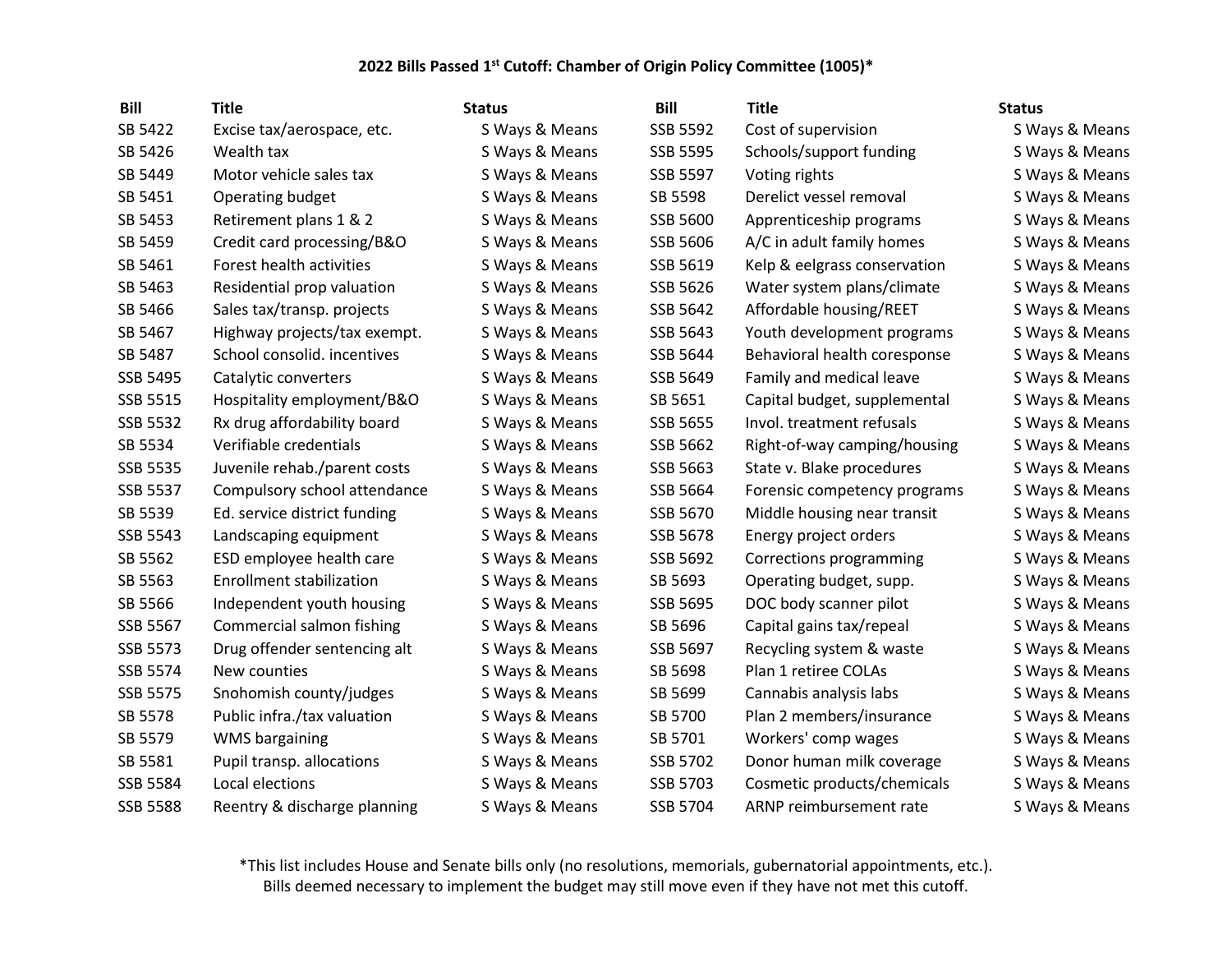| <b>Bill</b>     | <b>Title</b>                 | <b>Status</b>  | <b>Bill</b>     | <b>Title</b>                 | <b>Status</b>  |
|-----------------|------------------------------|----------------|-----------------|------------------------------|----------------|
| SB 5705         | SR 167 & I-405 tax deferral  | S Ways & Means | SB 5798         | Schools/comm. eligibility    | S Ways & Means |
| SSB 5706        | Community reinvestment       | S Ways & Means | SSB 5799        | Workforce surcharge/clinics  | S Ways & Means |
| SB 5713         | Limited equity coop. housing | S Ways & Means | SSB 5803        | Wildfires/electric utilities | S Ways & Means |
| SSB 5714        | Solar canopies tax deferral  | S Ways & Means | SSB 5807        | State hospitals              | S Ways & Means |
| SB 5718         | School employees/insurance   | S Ways & Means | SSB 5814        | Child abuse/medical eval.    | S Ways & Means |
| SSB 5719        | Dual credit costs            | S Ways & Means | SB 5819         | DDA no-paid caseload         | S Ways & Means |
| SSB 5720        | Student financial literacy   | S Ways & Means | SB 5821         | Cardiac & stroke response    | S Ways & Means |
| SSB 5722        | Greenhouse gases/buildings   | S Ways & Means | SSB 5824        | Dependent youth financial ed | S Ways & Means |
| SSB 5723        | Diversity in clinical trials | S Ways & Means | SSB 5827        | Dept. of Corrections systems | S Ways & Means |
| SSB 5733        | Civil asset forfeiture/drugs | S Ways & Means | SSB 5830        | Tenure-track faculty         | S Ways & Means |
| SSB 5736        | Minors/behavioral health     | S Ways & Means | SB 5832         | Multifamily unit conversion  | S Ways & Means |
| SB 5740         | Highway litter control funds | S Ways & Means | SB 5834         | State gov. tech. policies    | S Ways & Means |
| SSB 5744        | Clean tech. tax deferrals    | S Ways & Means | SSB 5838        | Diaper subsidy/TANF          | S Ways & Means |
| SB 5745         | Personal needs allowance     | S Ways & Means | SB 5841         | Law enf. employment          | S Ways & Means |
| SSB 5746        | Drought preparedness         | S Ways & Means | SSB 5842        | Climate change               | S Ways & Means |
| SSB 5752        | Future fund trust fund       | S Ways & Means | SSB 5847        | Public employee PSLF info.   | S Ways & Means |
| SSB 5755        | Vacant land redevelopment    | S Ways & Means | SB 5849         | Tax incentives               | S Ways & Means |
| SSB 5760        | Motion picture program       | S Ways & Means | SSB 5867        | Emerg. overnight shelters    | S Ways & Means |
| SSB 5764        | Apprenticeships & higher ed. | S Ways & Means | SSB 5874        | Military student residency   | S Ways & Means |
| SSB 5770        | Convention economy grants    | S Ways & Means | SSB 5877        | Higher ed antidiscrimination | S Ways & Means |
| SB 5771         | Basic ed./caseload forecast  | S Ways & Means | SSB 5884        | Behavioral health support    | S Ways & Means |
| SB 5772         | Postconviction counsel       | S Ways & Means | <b>SSB 5885</b> | Marine shoreline habitat     | S Ways & Means |
| SSB 5773        | Legislature/bargaining       | S Ways & Means | <b>SSB 5886</b> | Rare diseases adv. council   | S Ways & Means |
| SSB 5776        | Criminal justice data        | S Ways & Means | SSB 5892        | High schools/nursing pilot   | S Ways & Means |
| SB 5782         | Defense compatibility        | S Ways & Means | SSB 5894        | Comm. health/primary care    | S Ways & Means |
| SSB 5785        | Transitional food assistance | S Ways & Means | SB 5901         | Economic dev. tax incentives | S Ways & Means |
| SSB 5789        | Innovation challenge program | S Ways & Means | SSB 5910        | Hydrogen                     | S Ways & Means |
| SB 5790         | Community support services   | S Ways & Means | SSB 5911        | Health care hazard pay bonus | S Ways & Means |
| SSB 5793        | State boards, etc./stipends  | S Ways & Means | SSB 5912        | Children on medicaid         | S Ways & Means |
| SB 5794         | Behavioral health Rx drugs   | S Ways & Means | SB 5913         | Property tax/senior, veteran | S Ways & Means |
| <b>SSB 5796</b> | Cannabis revenue             | S Ways & Means | SB 5915         | Diapers/sales & use tax      | S Ways & Means |